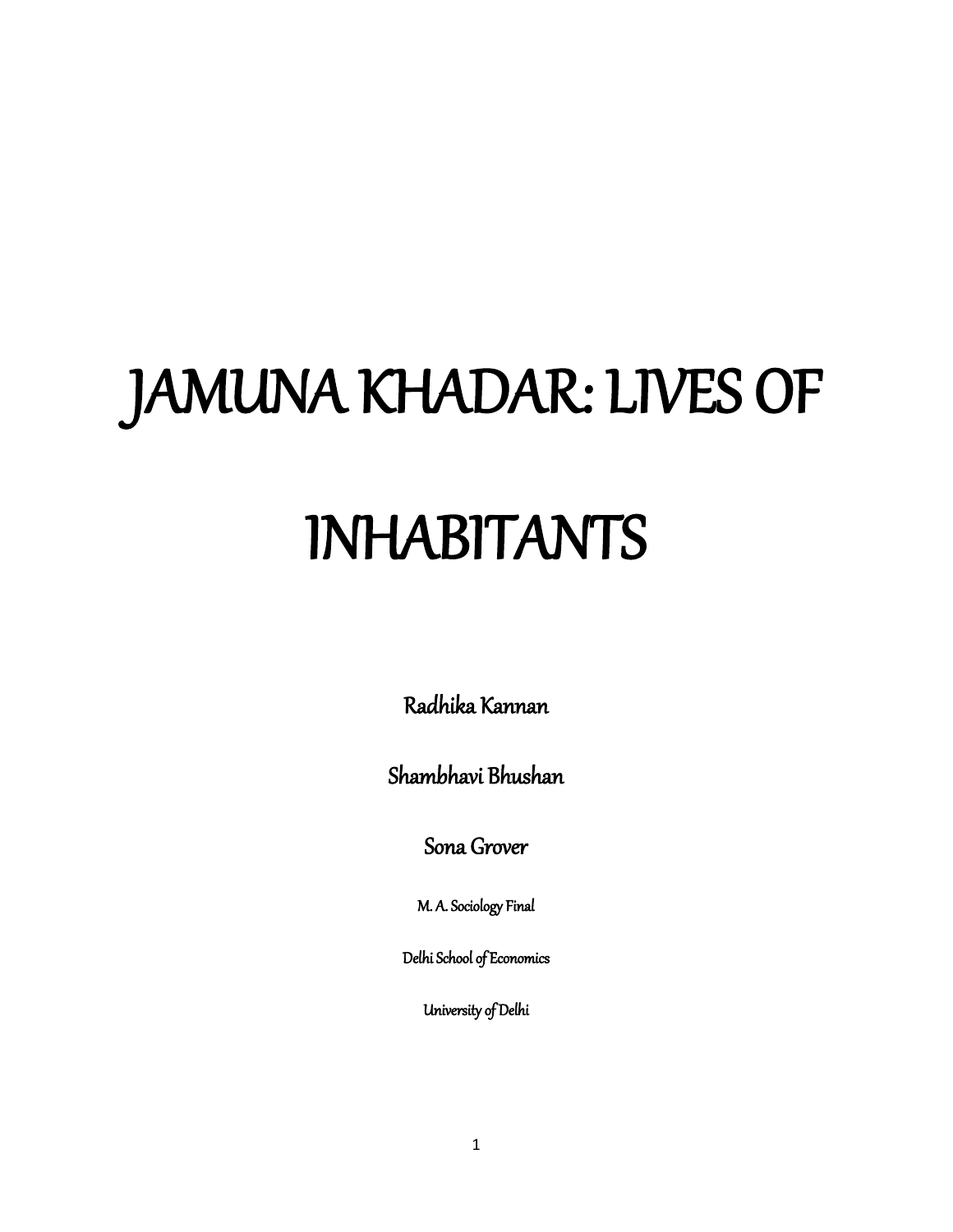### **INDEX**

**ILLUSTRATION OF GEOGRAPHIAL SPACE**

**PILOT STUDY**

**PURPOSE OF THE RESEARCH WORK**

**1) LIVED EXPERIENCE THROUGH VARIOUS ASPECTS**

- **A) EVERYDAY-NESS OF THE SPACE**
- **B) RELATIONSHIP BETWEEN JUNGLE AND ANDAR**
- **C) EPHEMERAL TO PERENNIAL**
- **2) THE TRIANGULAR RELATIONSHIP**

**ETHNOGRAPHIC FINDINGS**

**CONLUSION**

**LIMITATIONS**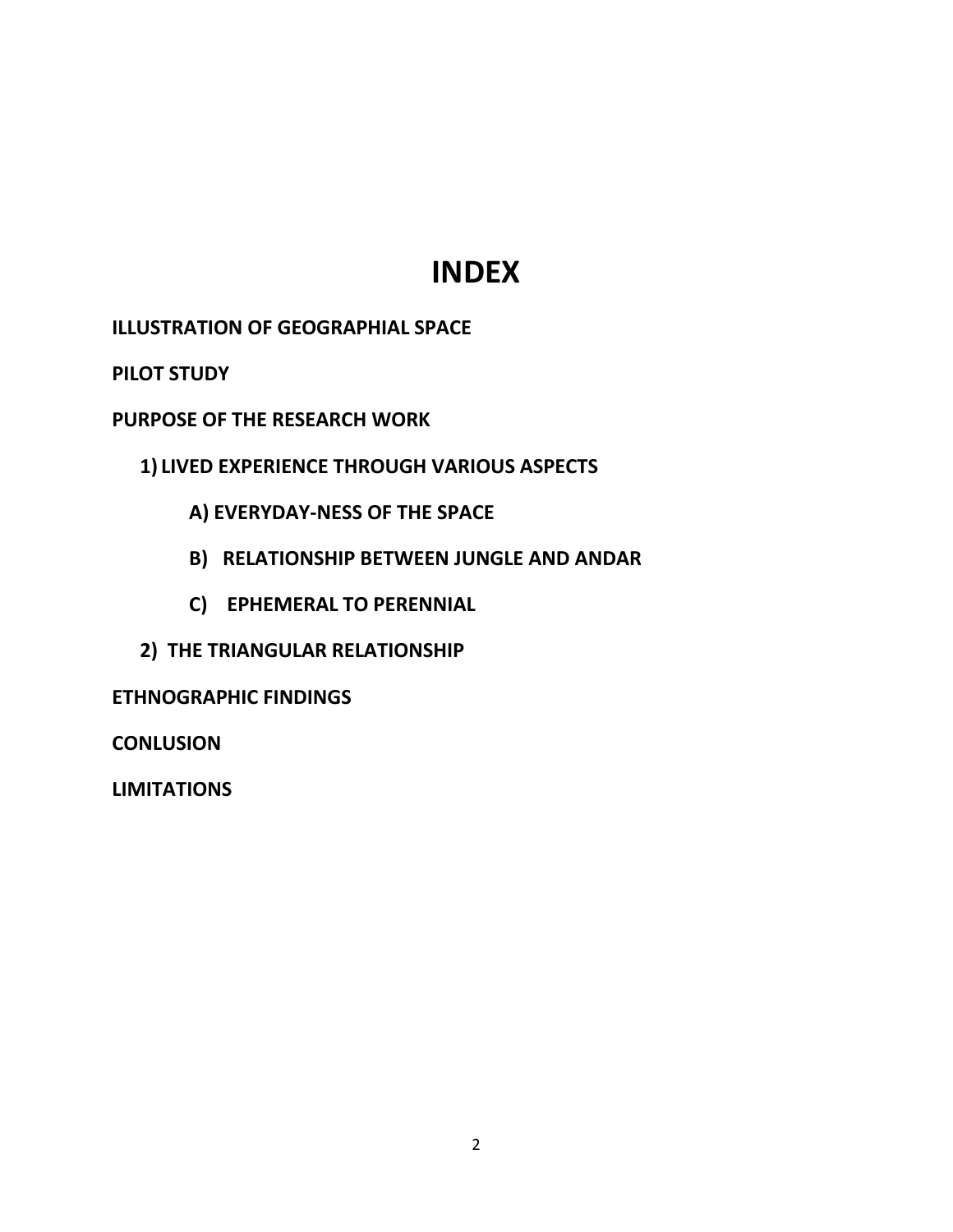#### **ILLUSTRATION OF GEOGRAPHICAL SPACE**

The Yamuna River in Delhi flows over a 22km stretch of land, twisting and turning for centuries and forming a river bank wherever it goes. The land which is next to any river is called the 'Khadar' region implying agriculturally fertile land. The Yamuna Khadar is a vast expanse of land covering an area of approximately 22,000 bheega.

The NH-24 that divides the Jamuna Khadar from the residential neighbourhoods of East Delhi shows a clear spatial distinction. On one side of the road is the residential colonies of Mayur Vihar and on the other side of the highway are the fields. It falls right between the Mayur Vihar phase 1and Mayur Vihar extension metro stations.

The stretch of land which is parallel to the road begins when one steps down 20 meters from the ground level of the roads. The Khadar region is contained within and circulated by roads on all fours sides. From this side of the road one could see the other side of Delhi. One can see the lotus temple, Humayun's Tomb and clusters of buildings around Ashram. The Nizamuddin pull and the ITO Bridge create a distinction between the rest of Delhi and the 'Jamuna Paar' (literally Yamuna crossover, or the other side of Yamuna) regions.

Over the past few years, the Yamuna Khadar has been shrinking in size because of the various projects built over it. These include the Akshardham temple, the Commonwealth Games Village, the BRT bus depot, the Yamuna Biodiversity Park and various industries in the Indraprastha belt. When one is travelling in the Delhi metro, one can see all these projects lined up while progressing from one metro station to another.

#### **PILOT STUDY**

The first two days in the field were guided by our ideas about "urban agriculture". We were trying to find the 'urban' aspect in the landscape of Jamuna Khadar. What elevated us further about urban agriculture was not just the aspect of growing vegetables that travelled and catered to all the 'mandis' in and around the national capital region- but also that these people migrated all the way from UP & Bihar to Delhi in order to find and make a livelihood.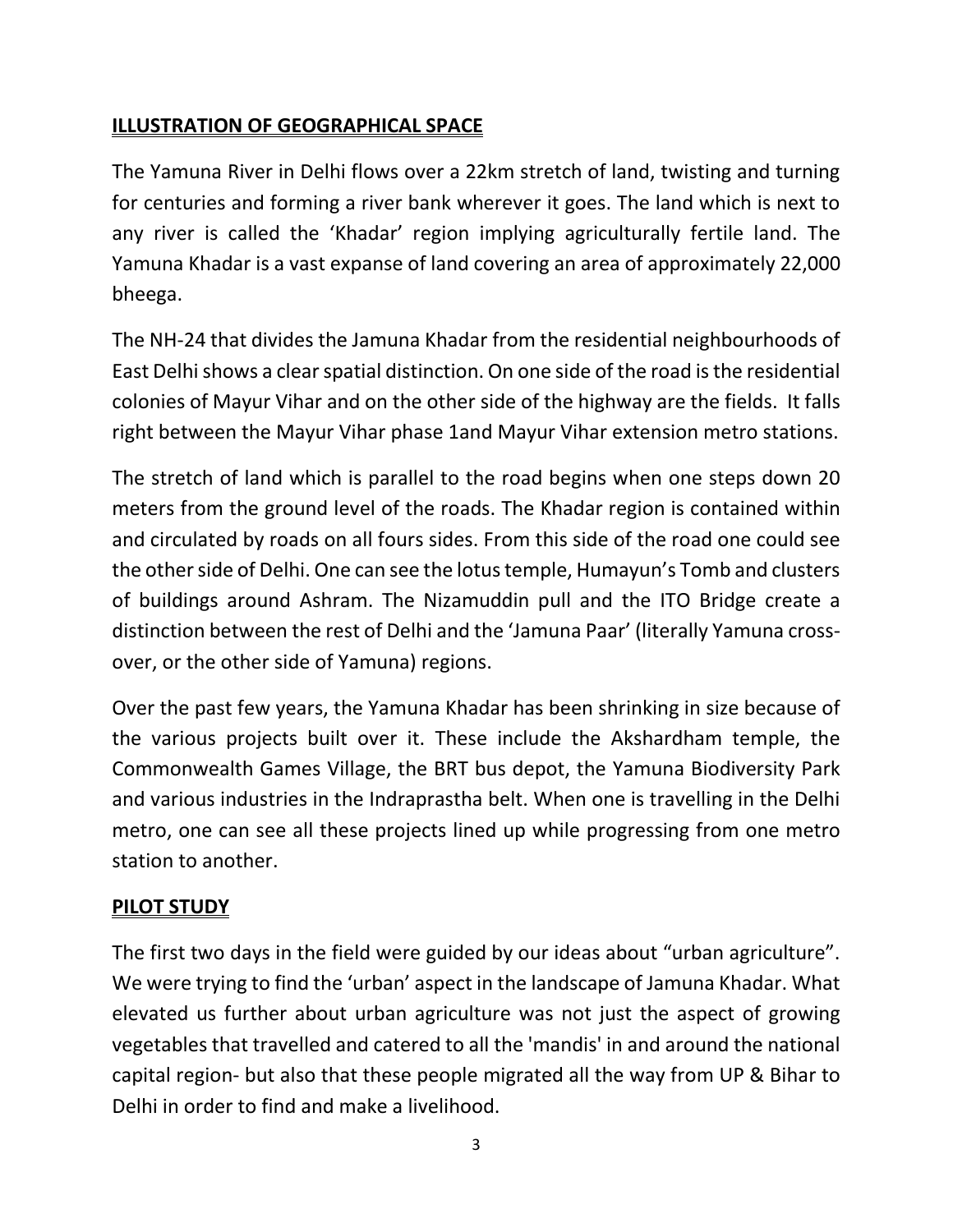This form of migration also captured our attention because the migration was not just to a metropolitan city. The migration was to a metropolitan city to participate in agriculture.

It seemed like an impossible task to understand heavy concepts of 'urban' and 'agriculture' put side by side along with the trends of migration. Every day we were challenged by the heterogeneity in the people's occupations (even though largely there were farmers), their lived experiences and their relationship with the mafia and the state.

To conduct a field study on "urban agriculture" over three weeks and reduce a landscape of 20,000 'bheega'(a measurement unit), where, over 4,000 people lived, and narrow down all data by interacting with 30-40 people did not just seem far-fetched but also highly misleading.

In our initial days at the field we found out that the basis on which these farmers rent the patch of land on which they grew crops, was not easy to find out. Not only were the rents non-standardized, but those who gave the land on rent could not be easily identified as they lived in various parts of the city from Chilla gaaon in the east to nangli gaaon, near Dhaula Kuan on the west. The space of Khadar was inhabited by people physically present there. These were the people we further wished to interact with. The people who owned or seemed to own the land, were physically not present in the field i.e. the state and the mafia.

As per our informants, the land itself is divided between three states- UP government, Punjab government and Delhi government. To trace which government owned which piece of land was a task for which we weren't equipped in those three weeks.

Moreover, the farmers did not have any formally and legally bonded contract or paperwork which could trace when they paid money and for how long they have been on this land. This was an important aspect, as most farmers who have been living in Yamuna Khadar for over 30 year have shifted from one patch of land to another. So to research this along with all other aspects also was a difficult task.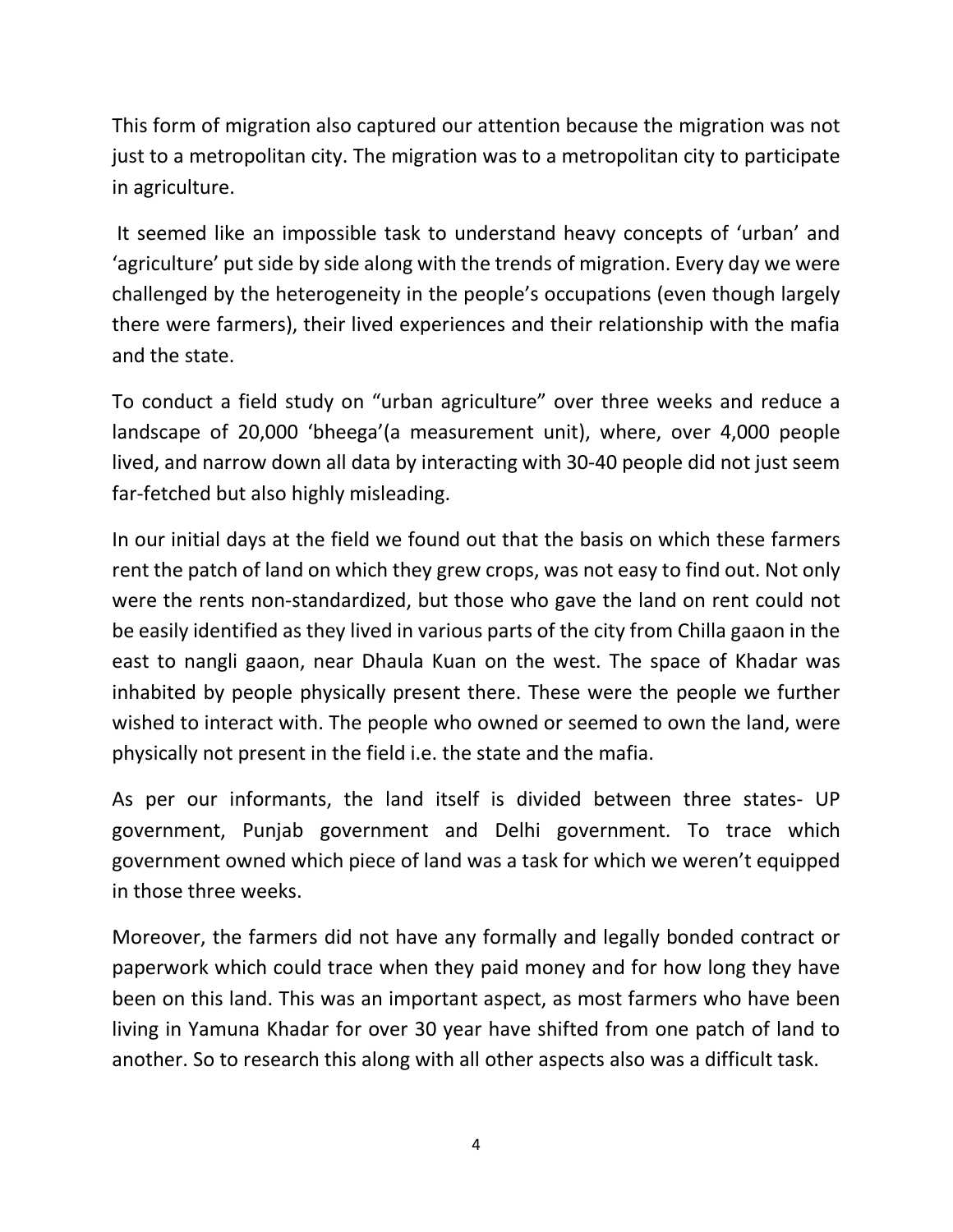Another problem that revealed itself to us in the initial days of our field work was that to understand urban agriculture one needs to have a good idea about the market prices of the vegetables, fertilizers, pesticides-insecticides, diesel (for the irrigation pump) and every other means of production that facilitates the farmers to grow crops. We could not carry out this extensive research in the given span of time.

The market is not just restricted to the big mandis such as Ghazipur, Azadpur. Even smaller neighbourhoods around east delhi, their markets and weekly bazaars (such as Monday market in Mayur Vihar and Sunday market in Vasundhara Enclave) sold out the vegetables produced at Jamuna Khadar. Prices of vegetables were determined in the Jamuna Khadar when 'graahak' (literally customer, here middlemen) came to Jamuna Khadar and purchased vegetables in wholesale prices. At the same time, many farmers and non-farmers went to the Mandi themselves to sell the vegetables. Therefore, every morning prices got determined in a twoway manner- by the farmers 'going-to' the market and/or the market 'coming-to' the farmers.

By focusing on urban agriculture and the migrants in Jamuna Khadar where majority of them were farmers, one can see how a landscape is reduced to farmers and farming. However, a lot of second and third generation farmers are seeking employment apart from farming such as cab driving, rickshaw and e-rickshaw driving, daily wage labour on others' farms and daily wage labour on construction sites. Few of the people we interacted with were trying to educate themselves and get a job, or at least hope to complete  $10^{th}$  or  $12^{th}$  grade to find jobs. A lot of people own shops in the Khadar region, supply vegetables in 'redi/thela' (carts) without having grown them. These people buy various vegetables in wholesale prices and sell the vegetable in fragments- 1 paav, ½ kilo, 1 kilo, thus making huge profit margin.

A few farmers divide their tasks as well. Some are engaged, say the parents, in farming while their children get educated, start stitching, take tuitions, work on daily wage basis or simply take care of the 'jhuggis'- by cooking, cleaning and watching over cattle.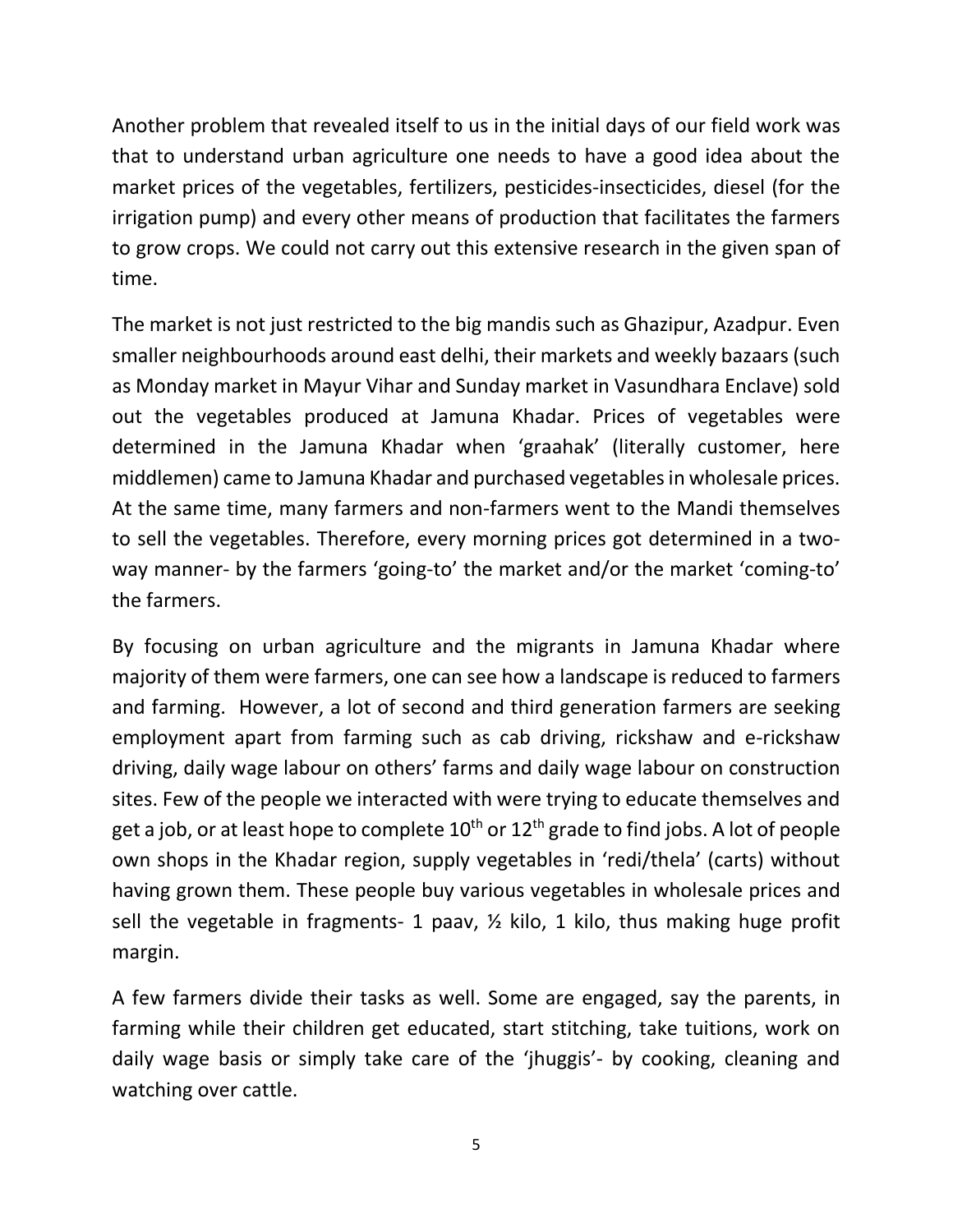It therefore seemed unfair to reduce the landscape into a homogenous group of people participating in agriculture – as a sufficient number of them are also participating in alternate occupations, and if not that, the family as a complete unit is not equally contributing and participating in agriculture.

Thus after 3 days of a pilot study of Yamuna Khadar, we realized that urban agriculture is a vast and immensely diverse topic for study which could not be to be spread over just 2 to 3 weeks. We thus shifted our purpose from urban agriculture to looking at the lived experience at the Khadar region where agriculture was a part of the landscape and the people's lives. At the same time the 'lived experience' reflected the triangular relationship between the inhabitants, the mafia (or renters of land- Jats and Gujjars outside Jamuna Khadar) and the state and its actors.

#### **PURPOSE OF THE RESEARCH PROJECT**

The enthralling reason that drove us to our research was to understand the people of Yamuna Khadar by understanding the space they occupy in a twofold process, first understanding lived experience through various aspects of space and second, the triangular relationship leading to constant struggle for the space. The triangular relationship between the inhabitants, the mafia and the state shapes the 'lived experience' of the people of the Jamuna Khadar. 'Space as lived' is interwoven and created in interactions with those who occupy the 'Space as owned'. In the following study we see how the creation of the houses, the roads, the aspirations, the jobs and the identity are all intertwined with the state's schemes and interferences and the interdependent and estranged relationship with the rest of the city or the "andar". The Mafia as well determines the livelihood of these farmers in terms of providing illegal electricity supply, water facilities, agricultural land on rent. The mafia consists of none other than the rich and powerful Jats and Gujjars of 'Chilla Gaon' and 'Nangli Gaon' who have taken the land of Khadar expanse on lease from the government. Thus, we see a convoluted relationship between the three actors where the Khadar inhabitants who make the area a living space are constantly made to interact with actors who own this space that is the Mafia people and the government contributing to the inhabitants' "lived experience".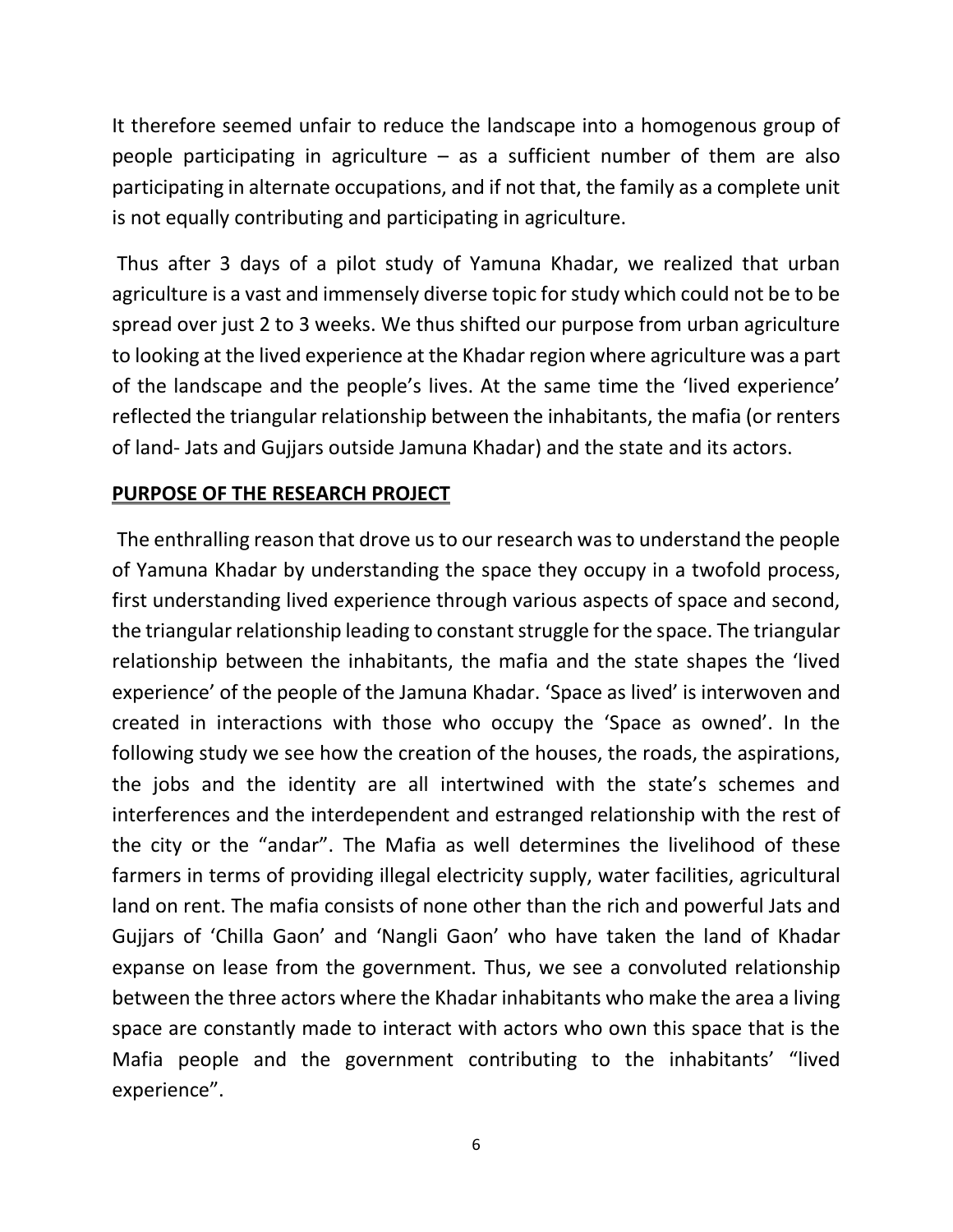- **LIVED EXPERIENCE THROUGH VARIOUS ASPECTS**
- a) **EVERYDAY-NESS OF THE SPACE:** The activities of the everyday reflect on the living in the space of the Khadar region. By understanding the very small details of how the household is organized, what the demarcations are between the inside and the outside space and how the various activities of cleaning and bathing are carried out within that space, we will articulate the fashioning of the space and how this fashioning is pertinent to the 'lived experience' of everyday. 'Lived experience' is not an independent variable, it doesn't function in a vacuum, the vacuum being Jamuna Khadar. It is constantly controlled by the mafia who are situated outside the Khadar but regulate the living of the people. The state's presence is not felt explicitly however it is very much present in the living of the people in a quiet and subtle way.
- b) **RELATIONSHIP BETWEEN 'JUNGLE' AND 'ANDAR':** The study of the space occupied by the Yamuna Khadar inhabitants is imperative because it does not only occupy geographically distinct spaces from the spaces around it but also stimulates a cultural and distinctively constructed setting from the rest of the city. Thus, in our report, we would throw light on the ambiguous relationship between 'Andar' and 'Jungle' in the context of geographical and cultural spatial distinction as made by the inhabitants of Yamuna Khadar region. 'Andar' and 'jungle', terms given by the Khadar people themselves, is part of their vocabulary which they use to distinguish themselves from the rest of the city. 'Andar' signifies the city on the opposite side of the road, the police, the mafia and the customers. 'Jungle'signifies the Jamuna Khadar and the people of Jamuna Khadar.
- c) **EPHEMERAL TO PERENNIAL**: The space occupied by the UP-Bihar migrants is under constant threat of displacement by the government but still there is much to the place than seen through a cursory glance. It is obviously the work and the profit which has brought so many people come together to live in the Yamuna Khadar area but the ephemeral space of work and profit has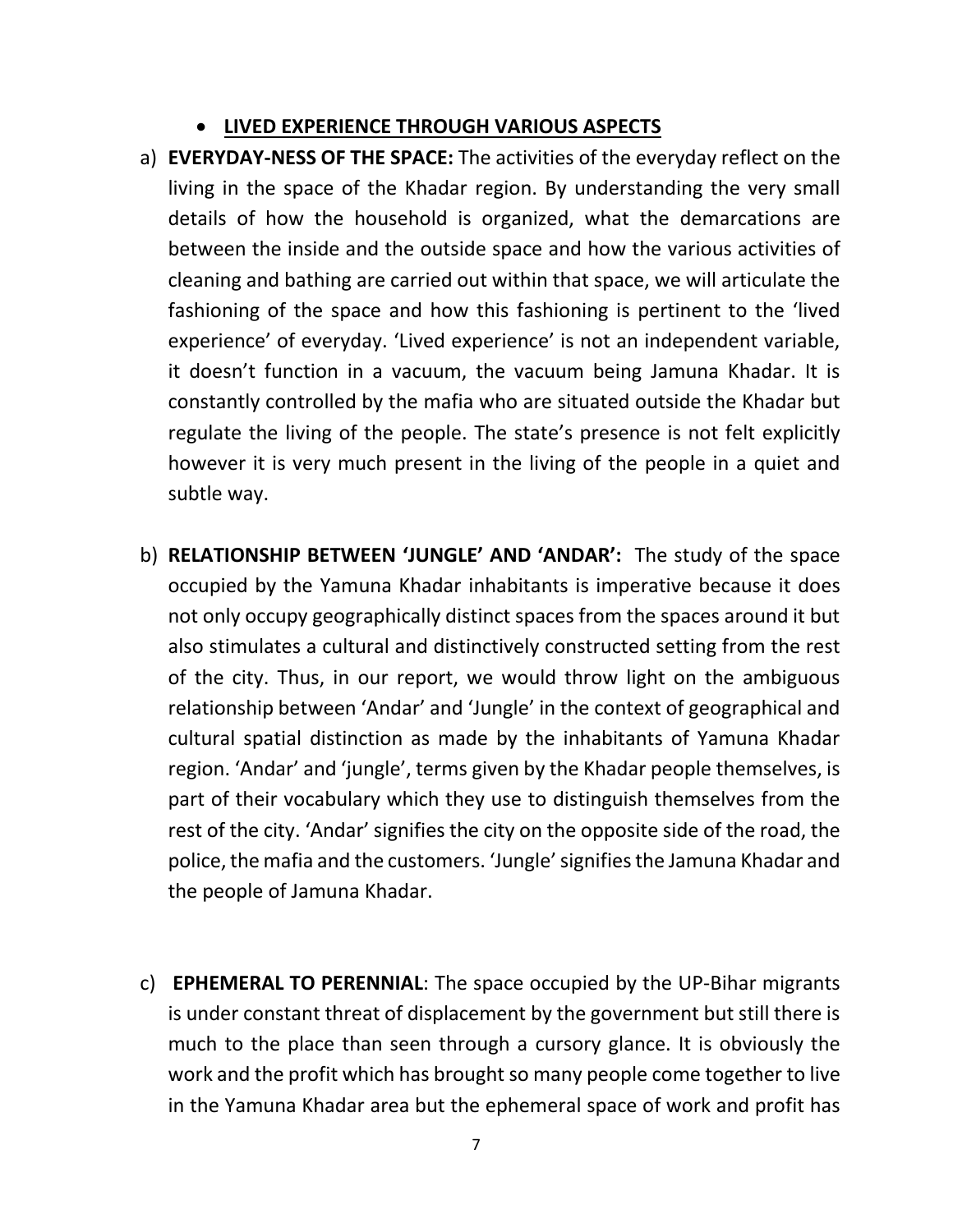been transmuted to a perennial space of hope and aspirations. This struggle of ephemeral to perennial is what caught our attention. This analytical category of the ephemeral and perennial are flowing across our observations and findings.

The impermanence and the ephemeral space is created through constant insecurity of being displaced from the area and with that comes the simultaneous and constant threat of being penurious, homeless and unemployed. In the endless struggle for the space, the inhabitants of Yamuna Khadar find a sense of home, a sense of place.

The permanence or the perennial space is evidently constructed by naturalisation of spaces and the naturalisation of senses of spaces. The space becomes naturalised in terms of different interpretation of senses of the space. Naturalised senses over here mean certain sounds or certain things one perceives as natural to that particular space.

• **THE TRIANGULAR RELATIONSHIP:** the life of the people who live on Yamuna Khadar and who directly don't own that land, but are stuck in the age-old tug-of-war between the state and the mafia is the triangular relationship. We have tried to substantiate an understanding of these relations through the data we collected in the limited amount of time. In each experience expressed in the research study, the triangular relationship operates. This category is not in vacuum but is constructed and manifested in the smallest details of the lives of the inhabitants. **So space as lived and space as owned are in constant interaction with one another**. And the power of the state interferes and governs the lives of these farmers. **Space then manifests the power dynamics between the three parties.**

#### **METHODOLOGY**

The main tool of conducting this field research was in-depth interviews. During the first 4-5 days the interviews were restricted to an organized set of questionnaires in Hindi. After a point we let the conversations flow on their own without directing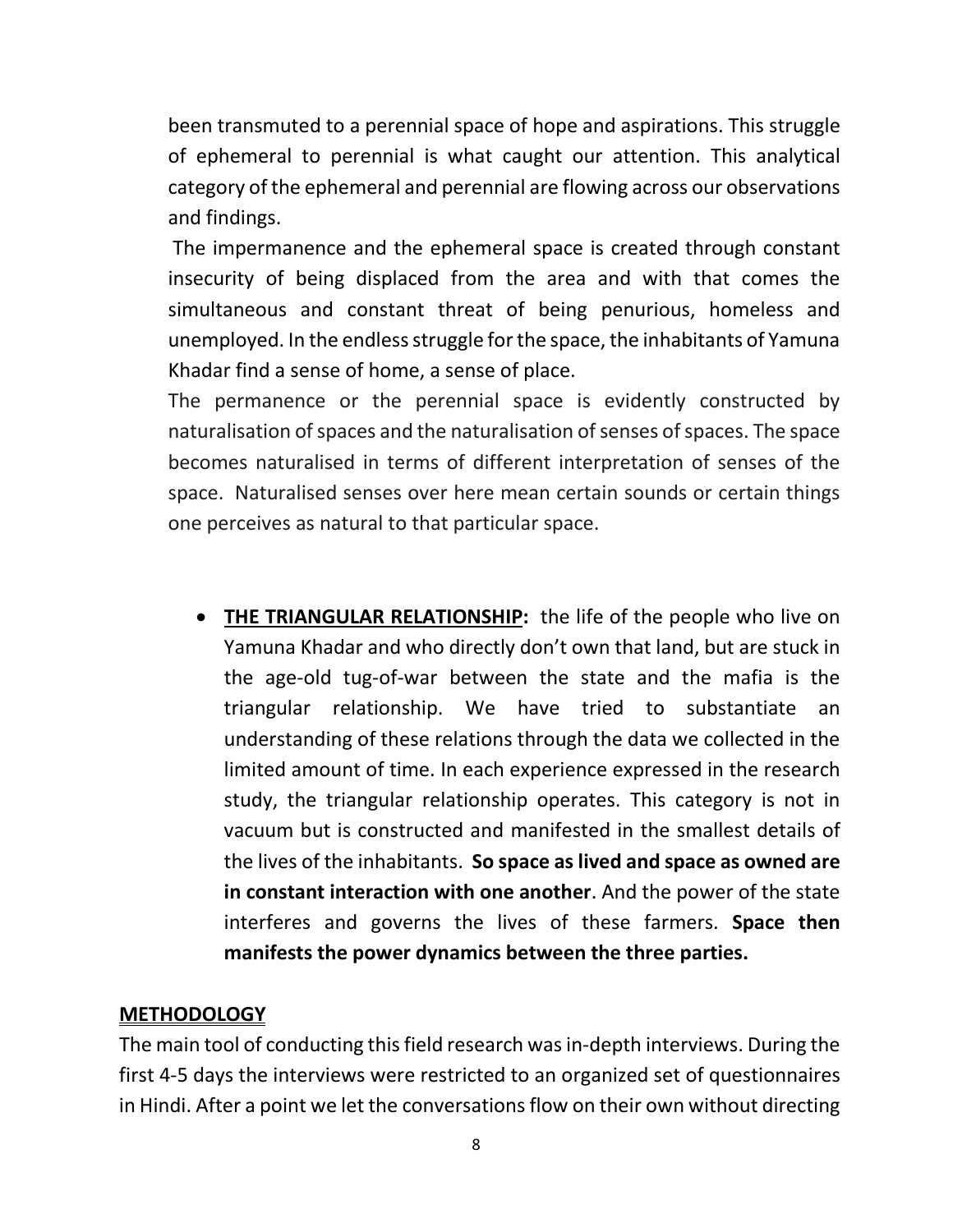them. Since our method of analyses was qualitative, interviews provided a lot of space to move here and there, stumbling upon stories. In many instances, right from day one, we were not asking questions but we were answering questions that our informants asked us. This self-reflective method helped us form a good rapport with our informants and opened up key areas of their lives that were blanketed away from us. We did not want to impose our understanding of the field on the people of the Khadar region rather we wanted them to construct the field for us.

Another method we used was the focus group method. This method enables the researcher to engage in in-depth conversations with a group of informants. On the first day, we were apprehensive about interacting with male informants as we were female researchers. On the first day itself we were called by a big group of farmers when we were passing by. There was only one woman sitting and the rest were men. Ina group, it became easier to interact with the inhabitants. They wanted us to ask them questions the way we had asked their neighbors.

We realized that by creating a focus group, we could facilitate discussions amongst them. Their cross questioning towards each other's responses illustrated the differences in their ideas. For example, when we asked a cab driver in the field about his caste and how stringent caste rules were back at his village, his closest friend was not aware about these never-discussed items. They in turn started conversing with each other about how caste functioned in each of their villages.

#### **ETHNOGRAPHIC STUDY**

#### **Lived experience of the inhabitants: everyday-ness of life**

The trail we followed from the main road opened up many 'kachcha raastas'. Almost each new trail led to a new collectivity of 'jhuggis'. A jhuggi is a house like unit with ceilings and walls made up of hay and floor slathered with clay and cow dung. It is enclosed from all sides, with a door as the entrance point. When we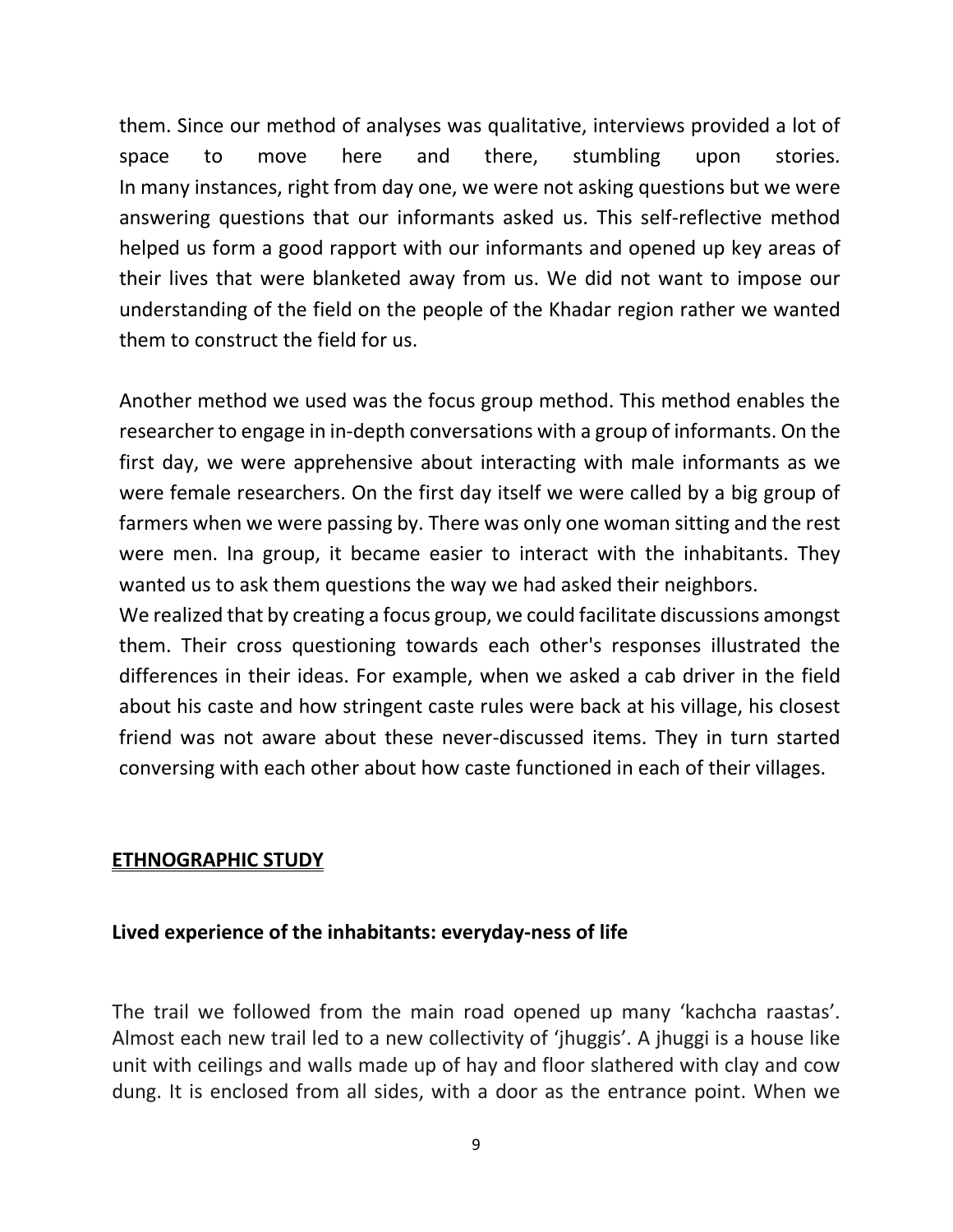started walking we observed that each cluster of 'jhuggi' was occupied by members of the same family- close and extended. Most families had different kitchens, signifying different households. Each 'jhuggi' had a 'Chulha' or cooking area, symbolizing its kitchen. The common space shared by all the jhuggis, mostly formed a courtyard- 'Aangan'. Here bikes, cycles, thelas, buffalo-carts were parked. These Angaan had a jute cot or 'khatiyaa' where the children were playing, sleeping or doing their home works. The 'khatiyaa' occupied a space where interactions were initiated and gossips were exchanged.

The way they organized various objects inside the 'jhuggi' was interesting and peculiar. While sitting at an informant called Ruby's house, we saw that all the materials of everyday use like the comb, talcum powder, the clips and the pins and rubber bands were clasped to the hay of the jhuggi on the side walls. The side walls made up of hay were used as shelves to keep the everyday things. This pattern of keeping every day-use items on the wall made up of hay seemed to be a common pattern in many other jhuggis.

Utensils and clothes were most the visible material objects common to all households. In most houses there were no tables, few chairs (mainly khatiya) kept in the aangan. In houses where there were television sets, there was table on which it was placed. In some jhuggis there were beds. Dish TVs were visible at frequent distances placed in the Aangan of the jhuggis. The inside of the houses were dirtfree and nicely arranged. In Ruby's house, clothes were neatly stashed inside aluminium trunks. Utensils in another informant called Chanchal's house, were neatly arranged in Mother Dairy crates. They were hung from the ceiling. Most things in the house were not kept on the floor rather they were tied up to the ceiling.

From this we realized that the inside of each jhuggi was fashioned uniquely. Each jhuggi may look similar from the outside in structure but was highly distinct from the other. Not just this, the space reflected ephemeral aspect of the inhabitants' life. The fact that they didn't keep bulky and many wooden furnitures and kept everything in boxes is probably not because they chose to fashion their house that way. The fear of floods and being bulldozed over as told by many informants shaped the kind of materials they kept in the house and the way they built their houses. When we asked one of our informants called Pooja about her cement and bricks made house, she said that the state's bulldozers came immediately and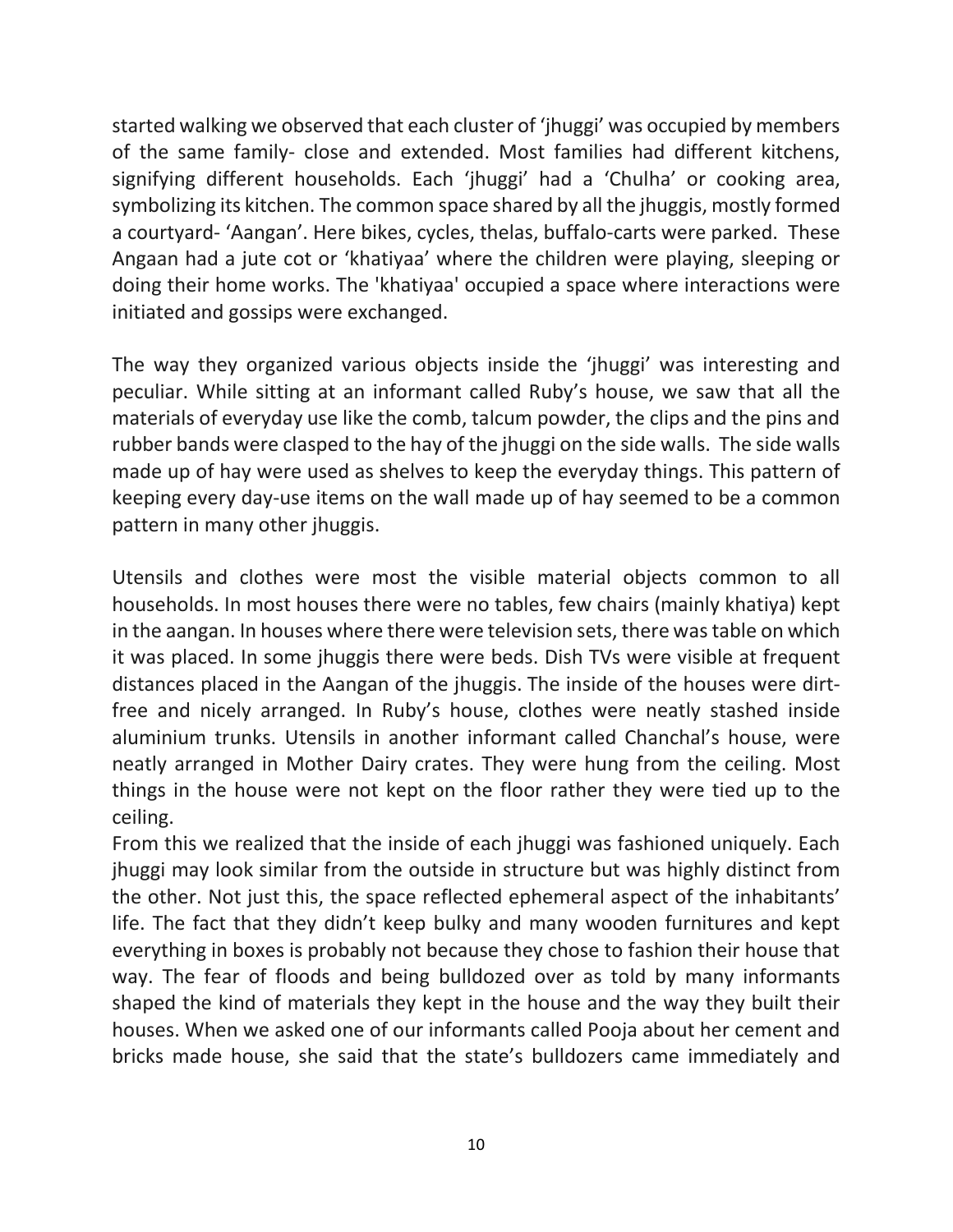refused other farmers to build houses of permanent materials. Materials of the jhuggi show the state's quiet impositions in the people's everyday life.

Largely, the space in and around the jhuggi was organized. Even the place of bathing was built into some jhuggis and assigned a corner. The toilet however was not a part of the space of the jhuggi. The people of jungle defecated in the open. In the morning time, everyone went to different places around the fields. On one hand, in and around the jhuggi, we noticed organization and demarcation of spaces but on the other hand, something that demands a personalized space was in fact not demarcated and didn't come under the defined spaces that were in and around the jhuggi.

The state can provide the Khadar inhabitants with sewage system, taps and constructed bathroom toilets, but it was not the case. It is important to reflect why? Why doesn't the state want to give any permanence to the people in the Khadar area?

The parts of Jamuna Khadar that we explored, we saw a few small shops interspersed between the jhuggis. The shops were also places of social interaction. The shops looked like any other jhuggi and were made of the same materials. Products like pulses, rice, and oil were sold alongside sachets of shampoo, oil, soap etc. The shops even offered 'naashta' (literally breakfast, here fried items) packets, chips, biscuits and cold drinks. Chips like 'fun-flips' which are not the high-end companies are extremely popular. 'Uncle chips' and 'Lays' packets were few in number and only 5/- packets were available. Biscuits were kept in glass jars. There were no bottled shampoos like they were available in the city. We remember the cola drinks and the lime drinks which were available long time before in cities but here in the Yamuna Khadar area are still immensely popular.

A peculiar thing to observe in these shops was the miniature versions of all goods like soap, oil, shampoo, chips- sold between 5 and 20 rupees. Even items like rice and dal were sold in open packets in small quantities. Moreover, shops varied in size, and shopkeepers also reflected different backgrounds. In the case of one informant called Rana, running a shop was one of his main sources of income. On the other hand, Chanchal's father was running a shop as a spare time activity. They already had big fields; their children had begun working and earning in the 'sheher' (city). They even offered choices in products, and were extremely proud about this.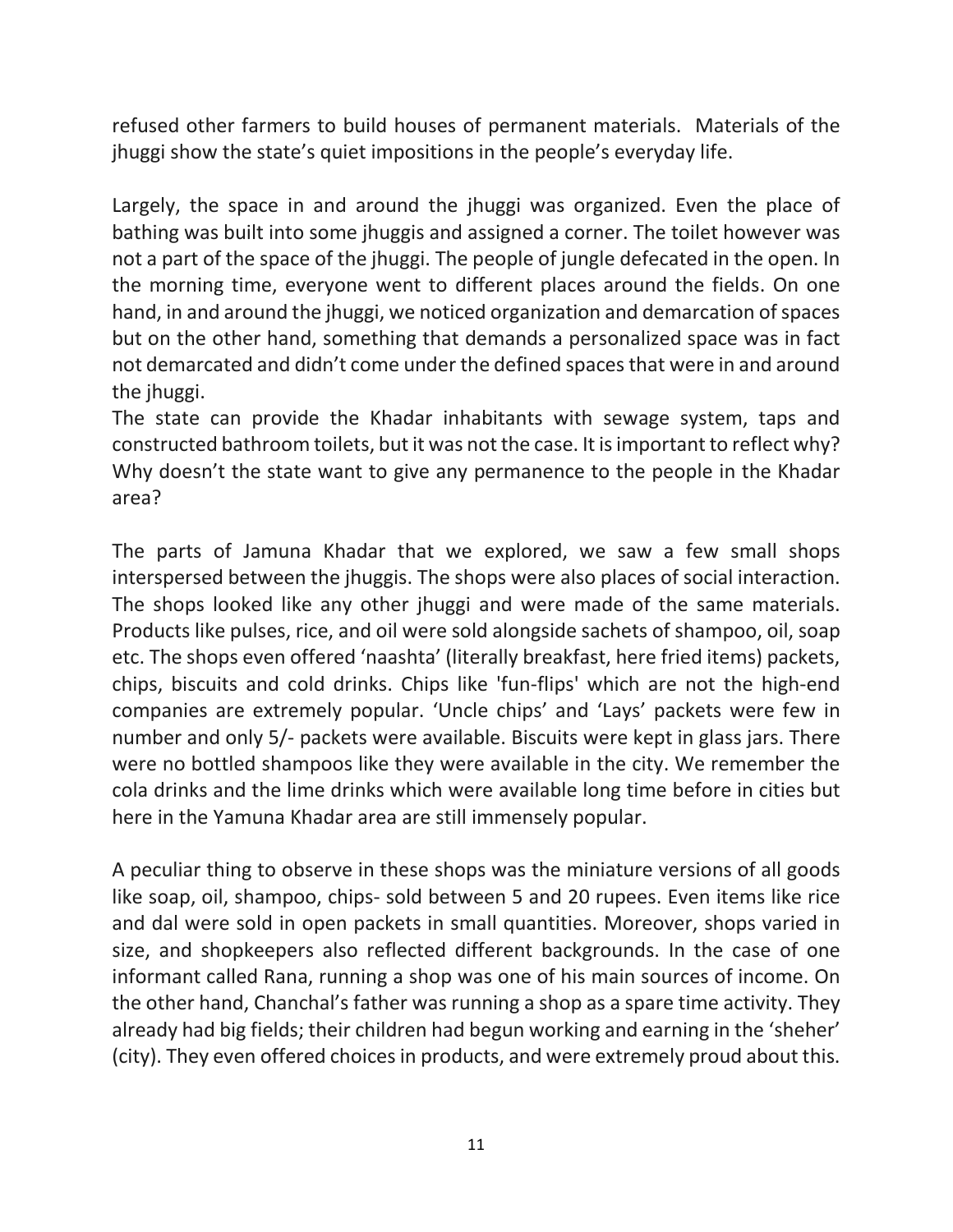These shops were quite a necessary aspect of the Yamuna Khadar. The people no longer had to go to the main city for every tiny purchase. These were some of the constant efforts of transferring the ephemeral space into perennial space. By bringing the products of every day to day use to the Khadar region rather than going to the city itself meant that 'lived experience' of the people was becoming more and more wholesome and fulfilling.

'Chaapakal' or the hand pump is the source which provided underground water to the jhuggis. The underground water through the hand pump was used for multiple purposes like washing clothes and utensils. The hand pump area was covered with a ragged piece of cloth or jute which created a blanketed space for women of the house to take their bath. The space occupied by the hand pump was used for multiple purposes as mentioned before. At one point of the day, the hand pump area was used to wash utensils and at another point of the day, it used to become a bathroom space. The multiplicity of functions of the hand pump area expresses how the inhabitants of the Yamuna Khadar area use the restricted given singular space for multiple reasons. The hand pump did not only denote usage by an individual family unit. It was also shared with people of other jhuggis. A big part of our fieldwork revolved around an extended family from Badaiyun. Here we saw that a cluster of 7-8 households shared one hand pump and one irrigation pump located side by side. On the other hand, in Chanchal's house, one hand pump was used by 4 members of the family and it was incorporated within the jhuggi space. It wasn't arbitrarily placed in the open. In some cases, the hand pump as a site can be looked at as the extension of the household. Thus we deduced from the above observation that a hand pump is individualized in the case of certain jhuggis, and shared in certain other cases by people belonging to different families. The space that the hand pump occupies is not only restricted to inside space of one jhuggi but is shared by multiplicity of jhuggis.

Moreover one can also see how the location of the hand pump reflects the status of the household. When Reshma's mother was washing clothes and her sister brought us water to drink, both the waters came from outside the jhuggi. Drinking water came from the Delhi Jal Board tank and the washing-water came from a shared hand pump, far away from their jhuggi. This implied that although hand pumps were a common sight in the Yamuna Khadar area, there were few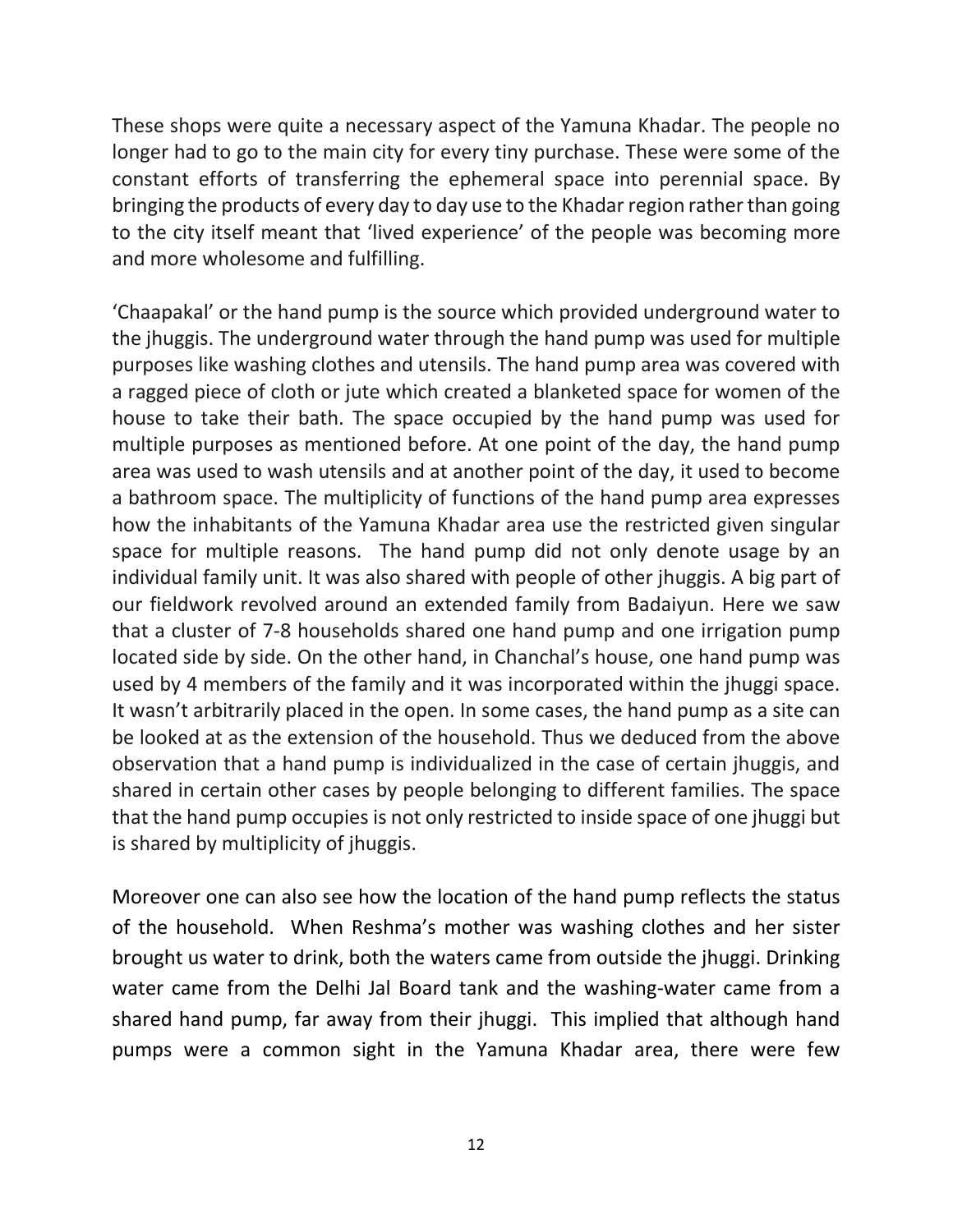households where hand pump was indeed a privilege, a luxury making availability of water a privilege itself.

Even though we only saw hand pumps as a source of water, we found it hard to believe that people would not want the comfort of water taps. Here also we wondered if the state consciously put in efforts to ensure that the inhabitants don't make the space permanent by getting water pipeline connections.

Thus we saw that hand pumps were used for household and other small varied purposes, contributing to the multifarious 'lived experience' of the inhabitants.

Another important source of water was motor pump. Here, collective life was very evidently visible. The primary function of the motor pump was to irrigate the cultivated lands. However, everyday whenever the motor would run, children and mothers carrying their infants from various places would come and bathe their children. Clothes were also washed here. Some farmers cleaned their vegetables alongside these pits. The motor pump water generated a shallow pit around it, and this pit was used by the children to dive in. In some places, a concrete pit was created for the same purpose. These motor pumps reflected the multiplicity of activities that were arranged around it. Diesel in the pump was paid for, to generate water, for irrigating fields. In the process of irrigating fields, other activities were also fulfilled.

There were various sources of electricity in Jamuna Khadar. The mafia stole electricity from the electricity poles on the main road, and channelized it into the Khadar region.

Access to electricity depended upon the distance of jhuggis from the main road. The closer the jhuggis were from the main road, easier it was to get electricity and the farther the homes were from the main road, tougher it got to access electricity. As a result as we started moving farther and farther away from the city, in the jungle, the jhuggis had no electricity from these poles.

The price of electricity-supply varied from 250-400 rupees, depending upon who the provider was. Apart from the mafia, one house in the Khadar region where we interacted with a little girl called Swati, mentioned that her family supplied electricity to the Khadar region. The access to electricity did not only depend on the distance from the main road but also affordability. In every house we saw that people had home-made lantern made up of plastic bottles with kerosene filled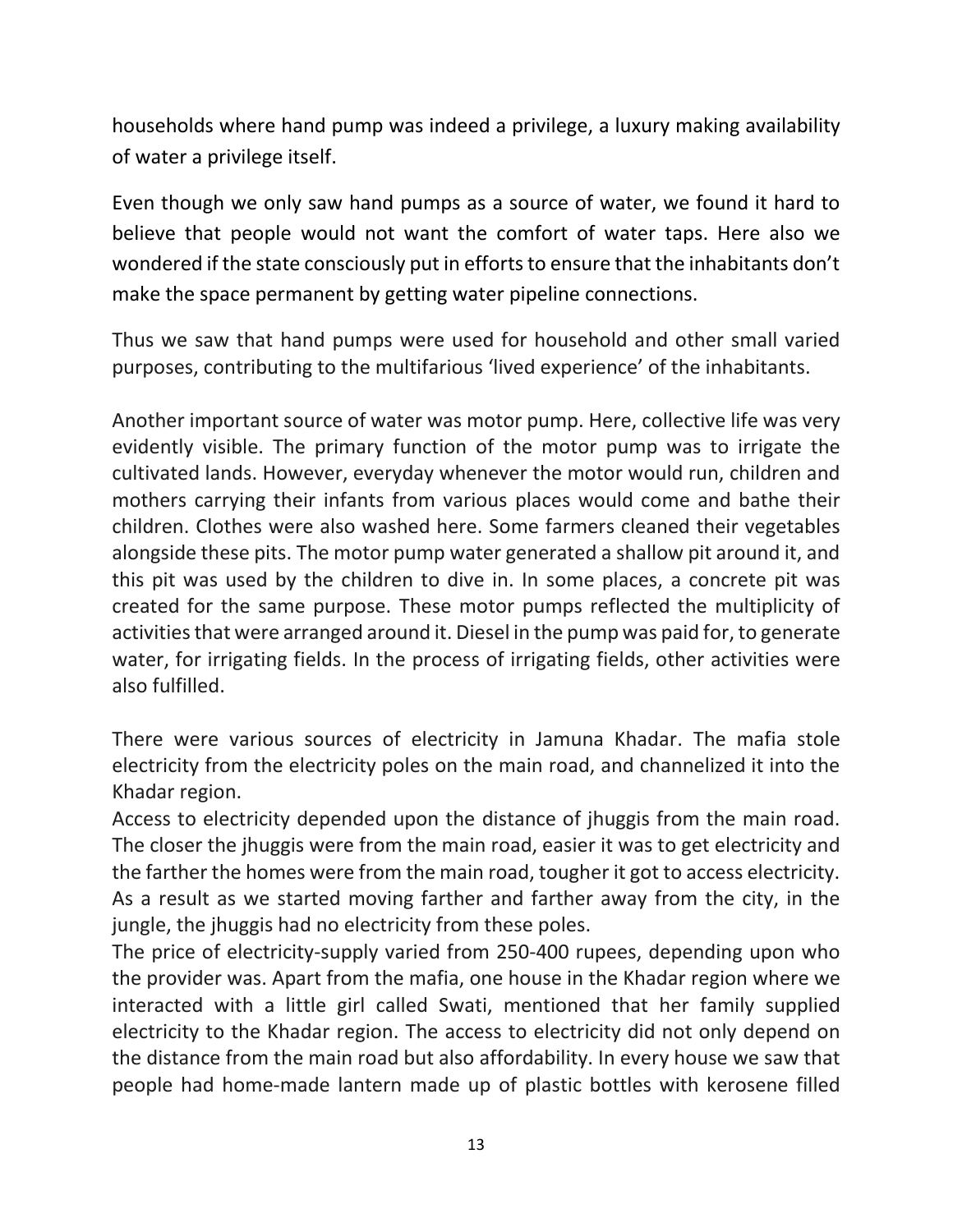inside. Another way the people got electricity was by installing solar panels. The smallest panels cost 5,000 rupees. The solar panels were a onetime investment. The various modes of gathering electricity worked alternatively. Not many relied on only one source. The heterogeneity in the 'lived experience' reflected in symbols such as the hand pump, water and electricity helped us understand that each life world in the Khadar region was in stark contrast with its neighbor.

The electricity was provided to inhabitants of the Khadar, but this electricity is stolen. It is illegal. The mafia at each instance, it seemed to us, did provide equipments for the convenience of the inhabitants' lives. However, we observed that only 'bare-minimum' facilities were being provided for the survival of the people. Concrete and permanent structural changes were hardly being made. The fact that Jamuna Khadar despite being a vast expanse had no 'pucca' road was not a mere lack of need or demand. The government did not construct roads because they treat the inhabitants as temporary.

#### **Lived experience: Naturalization of senses**

Certain senses of the place are so naturalized in the jungle area, that the people of the jungle associate these sounds and visions with their lived experience. As soon as one starts walking from the main road into the fields, following the already made trails, one can feel the change in the air. On a hot and moist summer afternoon, the fields emanate a sense of wetness. This is mixed with the cool breeze that hits the body. The sound of the road- the honking of cars, the sound of the metro beeping on arrival, and the general city rush are the sounds that one starts leaving behind. The first 'jhuggi' we crossed was Neelam's. When at her 'jhuggi' we paused to drink water under the shade of trees and turned behind, the flow of traffic was only a visual, and not audible anymore.

The sound of old regional music which emanated out of 'Surahi' (speakers) was constantly audible in the Khadar. The music was so naturalised to the place that no one sat and listened to it, everyone passed by. The music was almost quotidian to the place. The sound of motor pump is another very apparent and noticeable sound. The sound of running of motor pumps immediately symbolized that agricultural land was being irrigated and most probably children were taking dips and women were washing and batting clothes. The sound of cows and buffaloes mooing were another very distinct sound that was common to the Aangan area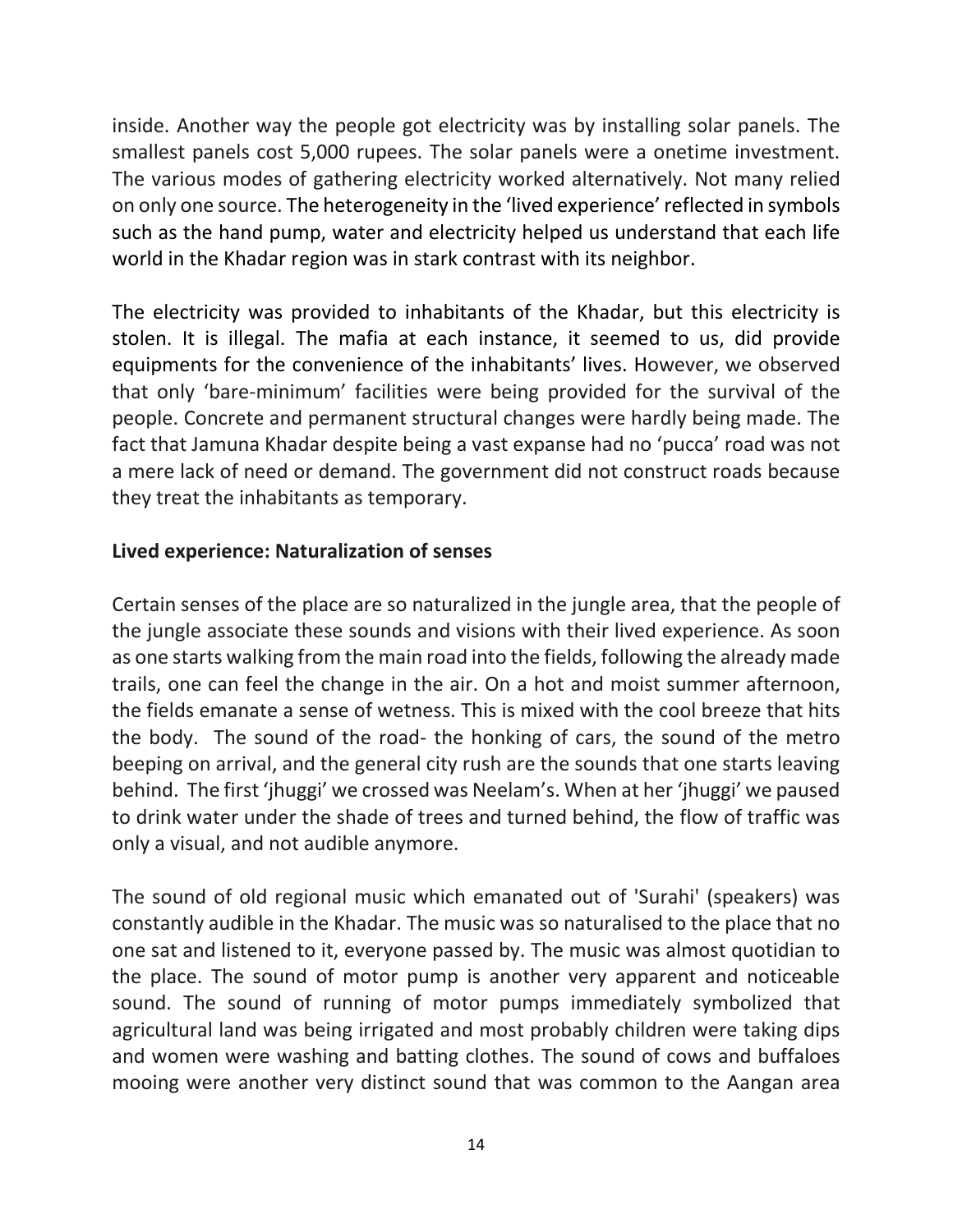where generally cows and Buffaloes are tied. To the people, sounds of cows and buffaloes mooing and goats bleating are as naturalised to the place as the sound of traffic is to the city people. Another source of naturalised senses which gave the jungle people a sense of home, probably a sense of village was the cycle riders on which a loudspeaker was attached and some kind of advertisement was being announced. These cycle riders are an important source of information to jungle people where sources of awareness and knowledge are relatively less from the city.

Naturalization of sound is also accompanied by naturalization of vision. Khadar as a landscape is covered with crops that are seasonal in nature. Crops are usually short in height, apart from lady's finger that was relatively taller in height. The living space fashioned with jute cots, hand pumps, hay jhuggis, small shops, bullocks and cows, motor pumps. Everything is constructed in the place but becomes so naturalized that the inhabitants of Yamuna Khadar associate these fashioned materials as apparent and obvious. There are innumerable birds at the Khadar region, chirping on trees which add to the naturalization of senses and sound.

In the jungle area, children do not have any organized place for play. They keep on wandering around on the narrow trails between jhuggis. The inside space is significant as it gives a sense of shelter, a sense of security but the outside space is more widely used. Children stay outside the houses most of the time. Thus the sight and noises of children playing with each other, shouting out each others' name is also much naturalized to the jungle area. For instance, on one day when we were hanging around Rana's shop, we saw two children playing bat and ball between two jhuggis. The bat was made of cardboard while the ball was a brinjal. They eventually started playing a game where they ran around each other and hit each other with the same brinjal. This was quite a sight which added to the senses of vision unique to Yamuna Khadar region. Most children in the Khadar region play in the mud all the time. Mud which could symbolize dirt is not dealt with the same way in the Khadar region as it is in the city. It is seen as dirt. Here, mud is seen as an extension of the 'play' and children lavishly roll in it.

The city life is right adjacent to their life and their world but the sounds of traffic, honking cars, motorcycle sounds are not naturalised in their senses. They are aware of these sounds, they hear them all the time when they go to the city for work and other activities but from the jungle area, these sounds are not audible and thus are not imprinted in their everyday lives. We saw that children playing, birds chirping,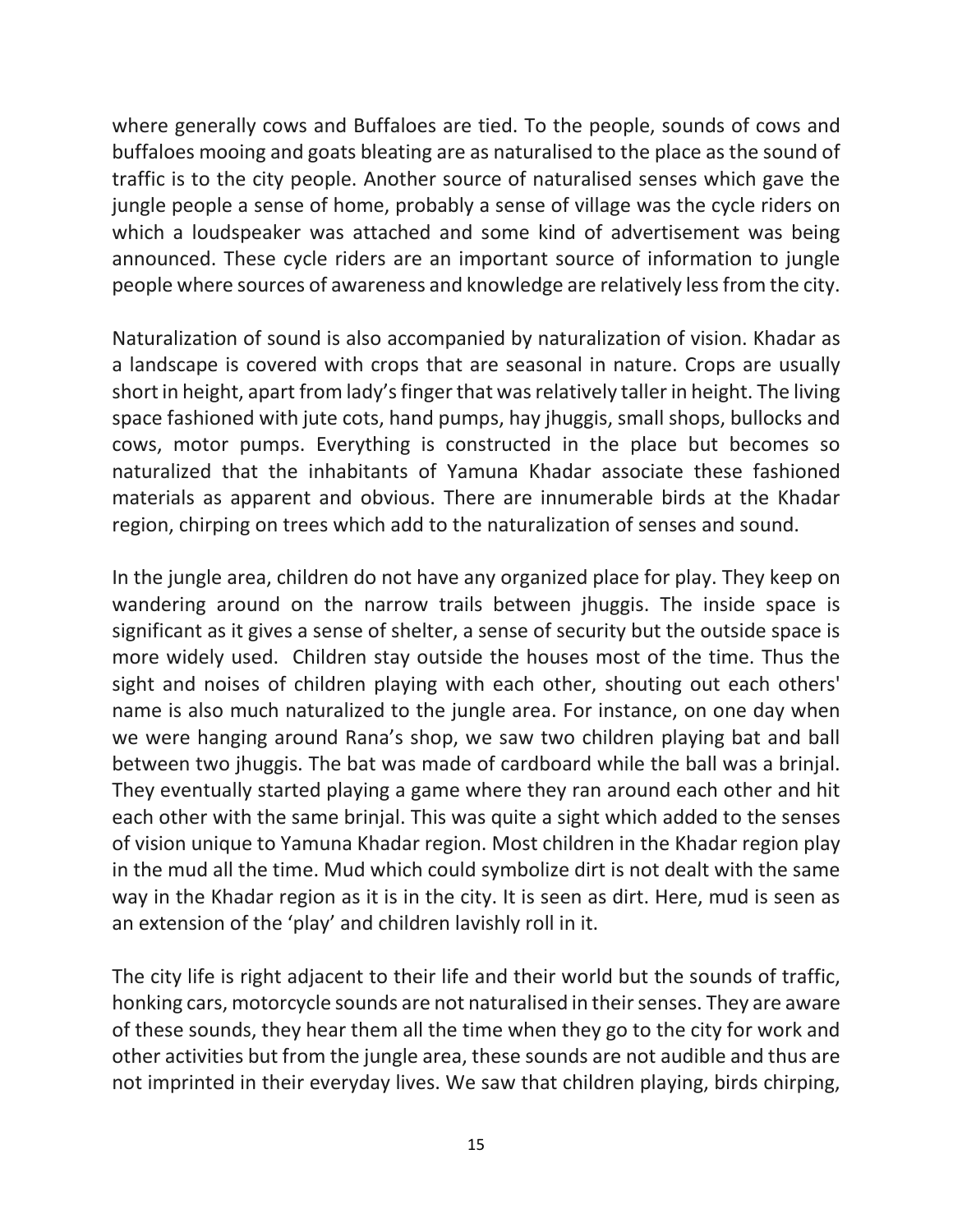cows moo-ing, goats bleating is so unmistakably recognizable in terms of vision and sound that it is most distinguishable at the same time most prosaic characteristic naturalizing the senses of the people living in the Yamuna Khadar region.

These naturalization of senses, naturalizesthe place as well helps us apprehend the lived experience of the inhabitants. The senses then are no more outside, exterior to the everyday living of the Khadar people; they become an intrinsic, undetachable characteristic of the place they occupy. The relationship of these senses to the people and to the everyday activities of their lives helps us understand how place is always emanating a feeling of collectivity by 'relation of sensation'.

The naturalization of senses may seem like a choice but perhaps it is not a choice rather imposed by the state and the mafia subtly. It is easy to look at a space as an outsider and romanticize the way it looks. Kachcha raasta and handpumps might be a reminder of what Delhi is not about, a reflection of a non-urban space. However, beneath the layers of the materials in the Khadar area, one can see the constant denial of the facilities of drinking water, tap water, pucca roads which facilitates the movement of the people, lamps on roads and electricity in general. When we saw unaccountable spaces such as the farmhouses and big mansions, we were told that parties took place here once a month and people in big cars and dancer girls visited these bungalows. The existence of the bungalows might be naturalized to the everyday vision of the inhabitants. However, there is a parallel sense of that space being a symbol of the mafia's. The land was not a farming land. It was a property of the mafia for their personal use. There is a sense of 'us' and them' that is generated amongst the farmers though these structures.

#### **Continuity and Discontinuity of lived experience between the native village and the Yamuna Khadar expanse**

When one steps into Jamuna Khadar region and is exposed to the landscape one feels that there has been a shift, almost a break from the city. Instead of buildings, roads, motorized vehicles and overcrowding, the land till the horizon is covered with fields, crops and sprinkled with sprawling trees. When we entered Jamuna Khadar, we felt like we had been transported to a place far away from the capital city, into some rural part of India. Let us see in the following arguments that do the inhabitants of Yamuna Khadar see the Khadar space as replicating and recreating the idea of village? Is there absolute continuity or is there some form of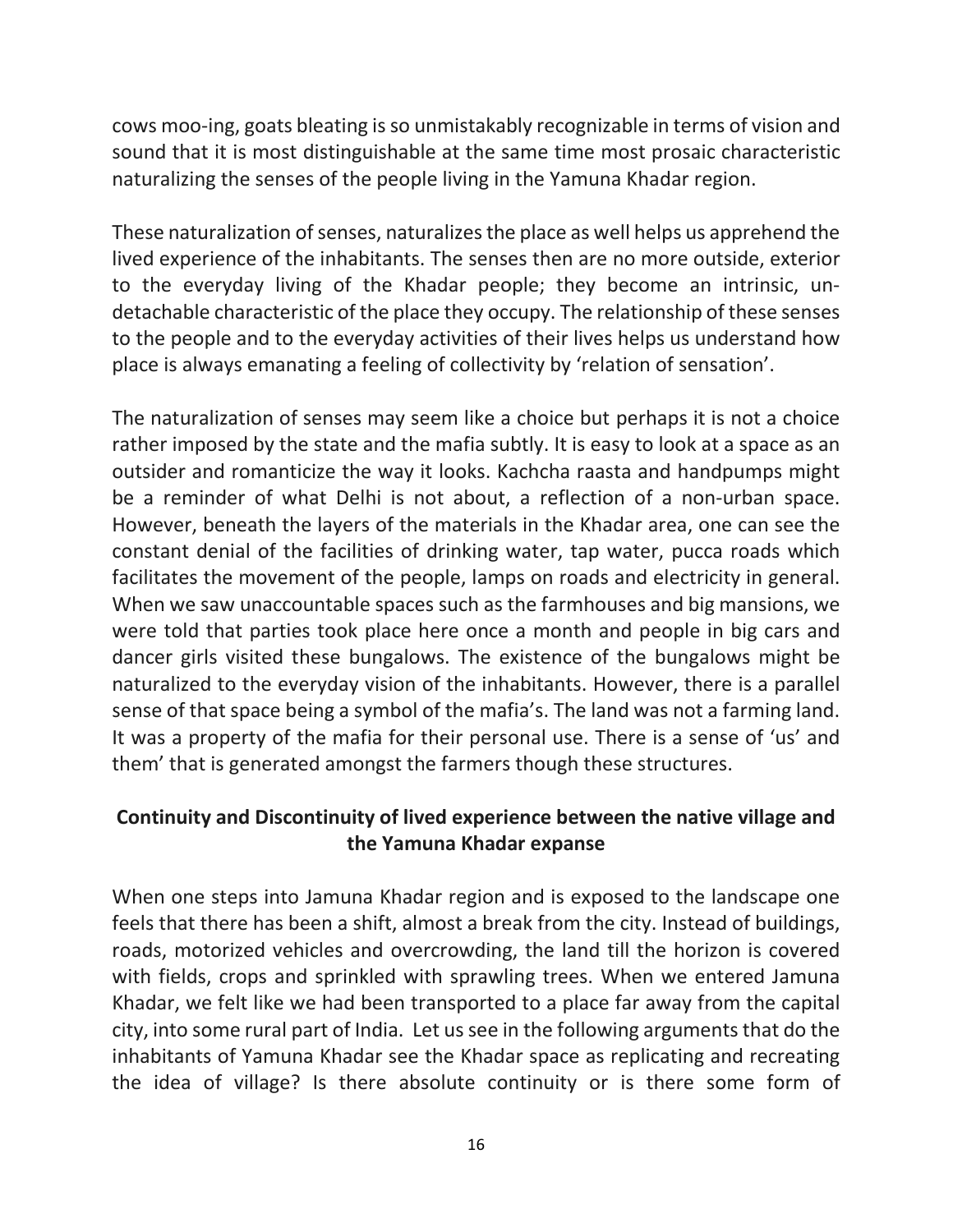discontinuity as well between their villages in UP-Bihar and vast expanse of Yamuna Khadar area in Delhi? Also is this continuity or discontinuity a choice or an imposition by the state and the mafia?

According to the views of the people in Jamuna Khadar, a village is signified by caste groups in a hierarchical setting. Many informants constantly pointed out that village gave a lot of significance to social life revolving around caste distinction. However, in Jamuna Khadar, a feeling and a sense of a village life is constantly cultivated, experienced and recreated in a strange new way. This is so because unlike the village, the various jhuggis and clusters of jhuggis in the Khadar area did not give importance to caste composition. The life here revolved around the struggle to make a living. There is multiplicity of caste composition but it doesn't become a defining factor in their every day to day life. In fact the jhuggis are arranged simply on the basis of belonging to one's extended family.

Conclusively, the re-imagined space in Jamuna Khadar which borrows a lot from the village structure does not reflect and form bonds based on caste. There is continuity between the native village and the Khadar expanse but there is also emerging discontinuities between the two spaces.

There are contrary opinions to whether the life of 'jungle' replaces the life of the village. Some say that it is just the need for money that brings people to the city and if given a favourable environment they would rather live in the village than here with constant fear of displacement. The lack of favourable market conditions in their own village has forced them to take residence in city. Lal Babu's wife Gudiya said that city is friendlier to their family. The fact that Lal Babu's family comes under the harijan caste (lowest in the caste order), they feel more emancipated in the city, as compared to the oppressive rules and regulations that were predominant in the village. As a woman, Gudiya told us, she had to use 'Pallu' all the time. She even had to restrain her movement to the bedroom or mainly the kitchen. She said that over here in the city, she could sit in the open, watch television. This however was not the case for Neelam as she had to follow the same norms of gendered space in her jhuggi in Delhi as she operated under them in Badaiyun. Thus, there were variations in the manner in which people experienced the city as compared to their native place.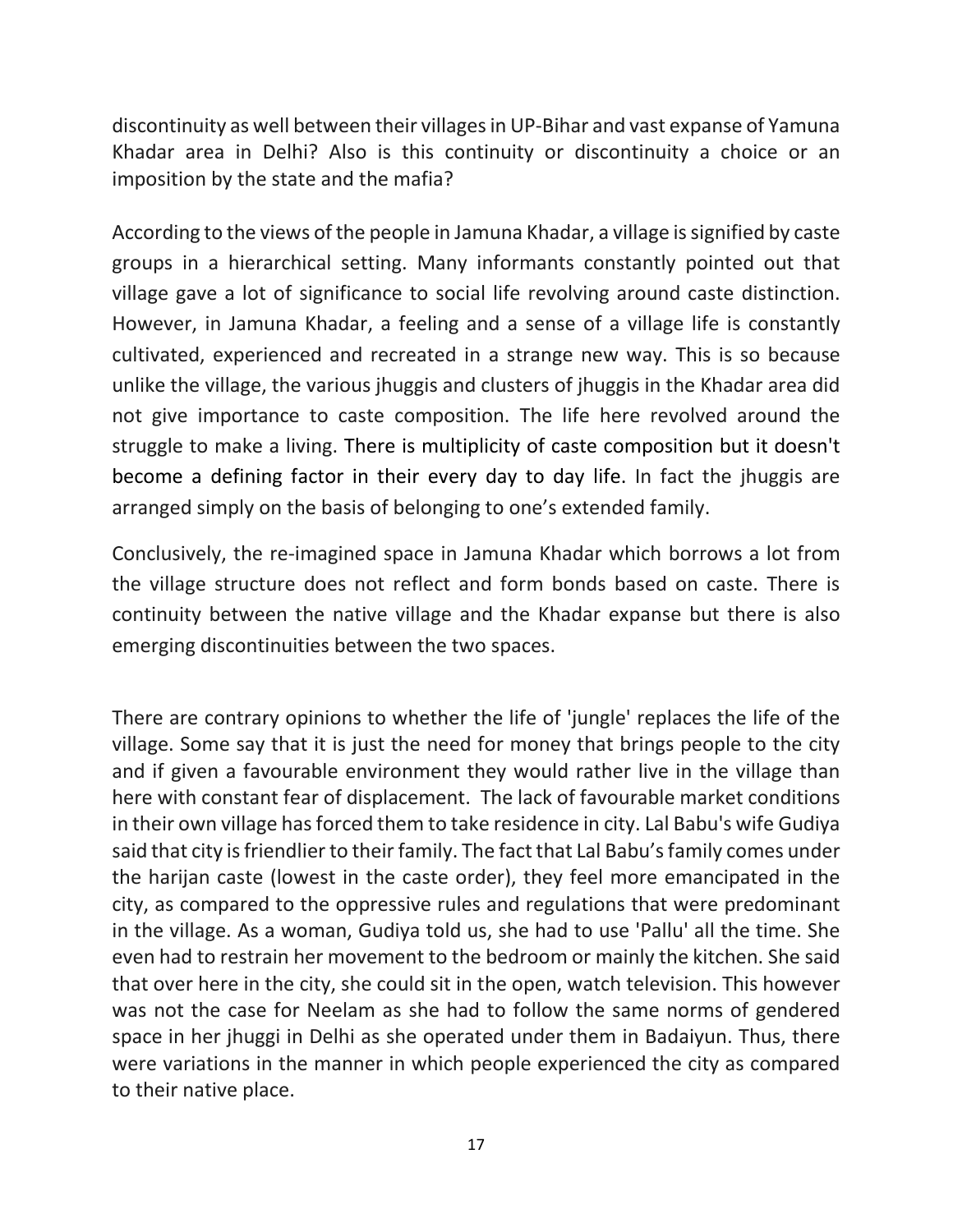The idea of a village that is created in the Khadar region perhaps is not out of choice. Maybe the inhabitants did not choose to build houses of clay and hay, but made because of their constant displacement from the land forced them to adapt to these earthy materials.

For some, the conditions away from the village were favourable. While for others, they were more or less the same and there was continuity to their lived experiences of the native village. When we asked one informant as to what he felt in the city viz-a-viz their village, he said that the UP government didn't care about the basic facilities of the public such as electricity and water. The electricity cut was higher in the village as compared to Delhi. Even the quality of water in Delhi was better, according to them, in Jamuna Khadar. Water and electricity were the two factors which facilitated their activity of growing crops, and thus, Delhi was definitely a better alternative according to most of them. Apart from water and electricity, the cost of diesel per month and the price of vegetables in the markets was an imperative for their shift from rural UP and Bihar to Urban Delhi.

Therefore, opinions and preferences that ranged from villages in UP and Bihar to Jamuna Khadar in Delhi, occupied a wide gamut. It varied from intangible and immaterial social factors such as caste structure and gender based norms to material factors such as favourable conditions to crop varied greatly. Certain people found comfort in the city, whereas certain other people despite the comfort were keen on returning back home.

#### **Lived experience: the relationship between Andar and Jungle**

The Jamuna Khadar inhabitants' relationship with the city is an estranged one in many ways. However, it is also a relationship of interdependence where the 'andar' gets its conveniences from the 'jungle', and the people of the 'jungle' depend on the 'andar'.

In a way, inhabitants of Yamuna Khadar region had created a space of convenience and contentment where they had the basic amenities to have a 'lived experience'. However, the Andar or the city has a paramount role to play in catering to the 'lived experience' of the people of Jungle. They associate themselves to the city but in a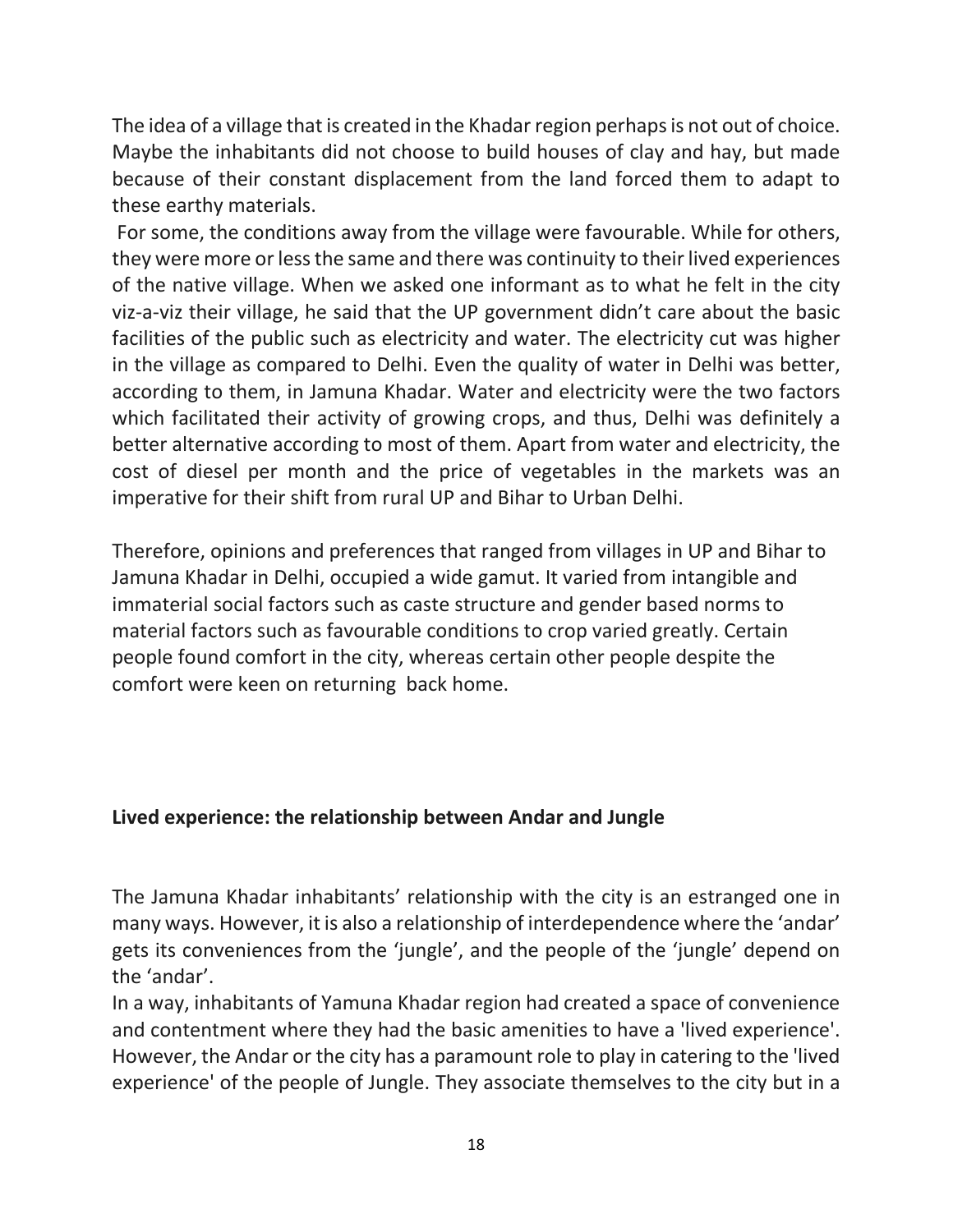peculiar. The relationship to Delhi which they call 'Andar' is an estranged one but at the same time it provides the Yamuna Khadar people with arrangements and facilities that are not available to them in their settlement in the Yamuna Khadar region. Their association with the city is primarily concerned with their work and profit. All the huge water pipes, motor machines, pesticides are to be bought from the city. The market for their vegetables they grow is the whole of Mayur Vihar region.

However, they do interact with the city in different ways besides just work and profit purpose. Almost all the children go to government schools in the Mayur Vihar region. Sohila, one of the informants told us that they go to beauty parlour in Mayur Vihar. For the delivery of the child or for any kind of medical assistance, the Yamuna Khadar people go to hospital which is in the city. There is no clinic or doctors within Yamuna Khadar region. Many women of the houses go to the city for domestic help in middle class houses.

Ergo we noticed a two sided relationship between the 'jungle' and the 'andar'. The jungle provides the city people with the vegetables and the Andar provides the Khadar people will all the facilities. An informant commented that "Yahaan se hum chale Gaye to tumhaari sabziyaan itni mehengi milengi" (if we leave this place your vegetable would become extremely costly), making us realize that the farmers invisibility in the city even after their worthwhile contribution to the balanced market prices of the city vegetable.

The relationship between the city and the Yamuna Khadar region is estranged because of their conflicting interest.

First, the Yamuna Khadar people feel that the state is conspiring against them to displace them and make them homeless. An informant mentioned to us that "jab bulldozer ayega toh Sab Khatam ho Jayega, sirf Bachchey ko backhane ka sochenge." (When the bulldozers finally come and destroy our homes, everything would finish. We will save our children, forget ur homes and belongings, and leave). Second, the people of Yamuna Khadar region believe in a stark difference between the city people and themselves. One of the women was talking about the cornucopia of riches of the city life. When asked how she knows about it, she said she knows everything through TV. Television is not common in every jhuggi but children and seldom bahus of the house come together to watch television channels at a relative's or a neighbors' jhuggis.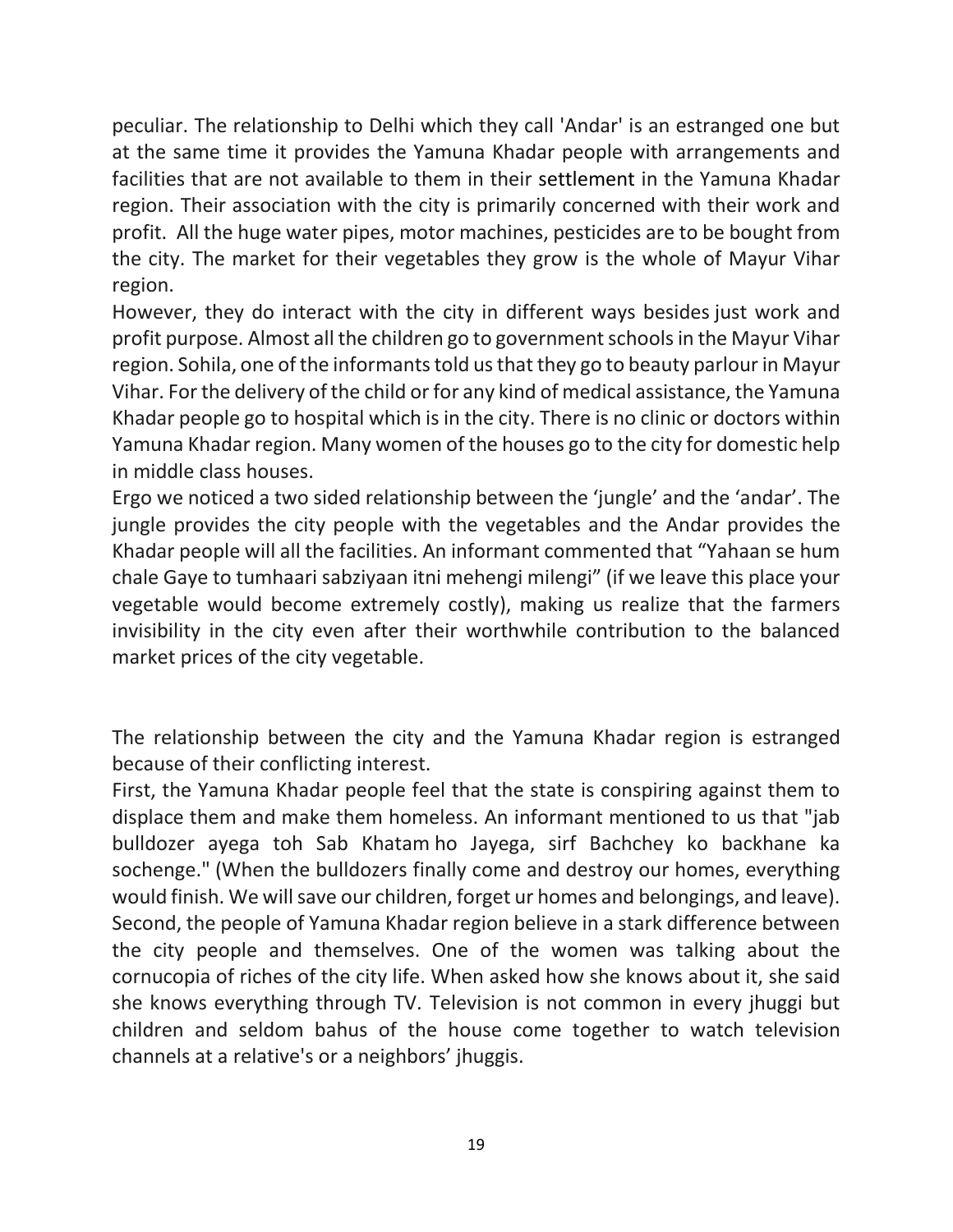Third, the stream of heavy traffic with flowing trucks, Lorries, cars and bikes on the "pakka road" creates a tangible and real boundary between the two spaces, the two worlds. The Yamuna Khadar people feel really alienated from the ruckus and the chaos of the city life symbolised by the road, which is most evidently visible from the Yamuna Khadar region.

Fourth, the huge blocks of buildings and bridges and the grand structure of the metro line makes some of them feel divorced from the lives of 'they'. This could be because they themselves did not own houses in the city.

Fifth, the Yamuna Khadar area is very skeptical of the city streets and city life, insecured of how it could cause harm to them. Once Sohila told us that she was walking on the street of Mayur Vihar and she was eve teased by some men. Another woman mentioned us how children go wandering by on the streets and go missing.

One thing that is very clear is that the relationship between the 'jungle' and 'andar' cannot be very conspicuously stated. It cannot be explained by simple conjecture that the state wants the people of jungle to be removed. There are a lot of certitude and dubiety in the way the two parties interact with each other. During monsoon the government purposely opens the dam that causes inundation of water all over the Yamuna bank, ruining all the material objects, destroying the jhuggis and causing thousands of people of this area to be forced to settle on the sidewalks of the main road. One of the instances mentioned by our informant says that during the common wealth game, the government purposely ungated the dams so that the thousands of people would be forced to leave the Yamuna Khadar bank, their jhuggis would be destroyed and consequently there would not be trace of any settlement in the Yamuna Khadar area visible from the main road. Some other residence of the village said that the government did not want to wreck the aesthetic of the capital city by vision of rows of jhuggis, farmlands and settlement of thousands of people who do not contribute to the aesthetics of the city life. The government also does not allow them to construct 'pakka Makkan'(concrete building) as the government does not want to make their residence permanent. The Mafia, though supports the inhabitants at times but in many cases the mafia becomes helpless and cannot really save the 'khadar' land from destruction.

However, on the other hand, government does provide ration card, Aadhar card and other ID cards to them. The government provides recognition to the impermanent jhuggis and living space. Once we were sitting at Ramkalis house, when two policemen walked in and sat on the Khatiya. All the men and women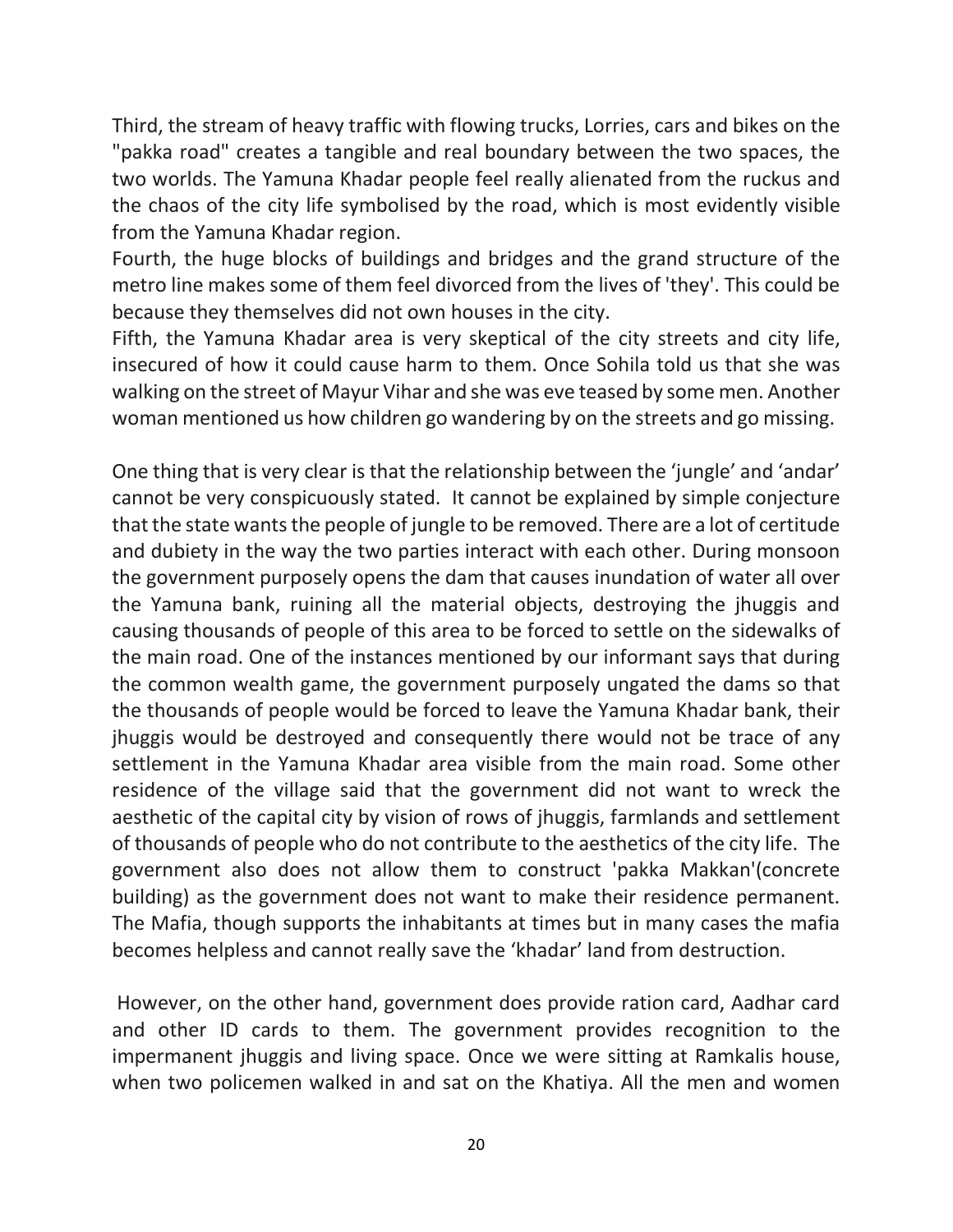sitting around us seemed to know the policemen which mean that the policemen come there often. The policemen wanted to register phone numbers and photos of kids in that area. When we asked why is that so, they said the government wants to keep a tab, keep a check on the children as many of them get lost or are probably abducted from the main road. What do we extrapolate out of these instances? We see how the state does not provide complete legitimacy and recognition to the people of Yamuna Khadar area but at the same time the state is also not blinded towards the needs of the jungle people. The state regulates the jungle people by constantly meeting certain basic needs. One of the informants told us that "the state is not ready to provide 'proper citizenship' but at the same time provides provisions for them so that thousands of these farmers do not rise against the state in protest".

#### **The Triangular relationship: the Khadar inhabitants, the Govt. and the Mafia**

When we started interacting with the people in Jamuna Khadar, we always asked them about how much land they cultivated and who gave them this land to cultivate. We got to know that the estimate annual amount per Bheega was between 8-10,000/-. In the first few days we were curious to understand the farmers' relationship with the Mafia. The Mafia consisted of Jat or Gujjar people, who themselves did not live in Jamuna Khadar. They lived in a nearby village called Chilla Gaaon and a far away village in Dhaula Kuan called Nangli Gaaon. Thus the Mafia controlled the rents and ownership of land without living in the space they controlled.

The farmers did not have a strained relationship with Mafia, as it could be assumed. In fact, in many cases, the Mafia helped out the farmers with their problems. For example, Reshma told us that a member of the mafia who owned the land around her house had done good deeds for the people. When the third phase of the metro construction had started off, he resisted the construction of the metros.

For Reshma and other who thought highly of the Mafia person, it was the simple reason that he saved them from the state's destructive power. But on the other hand, the Mafia person had a selfish reason involved in this act. By resisting the force of the state he secured his own earnings.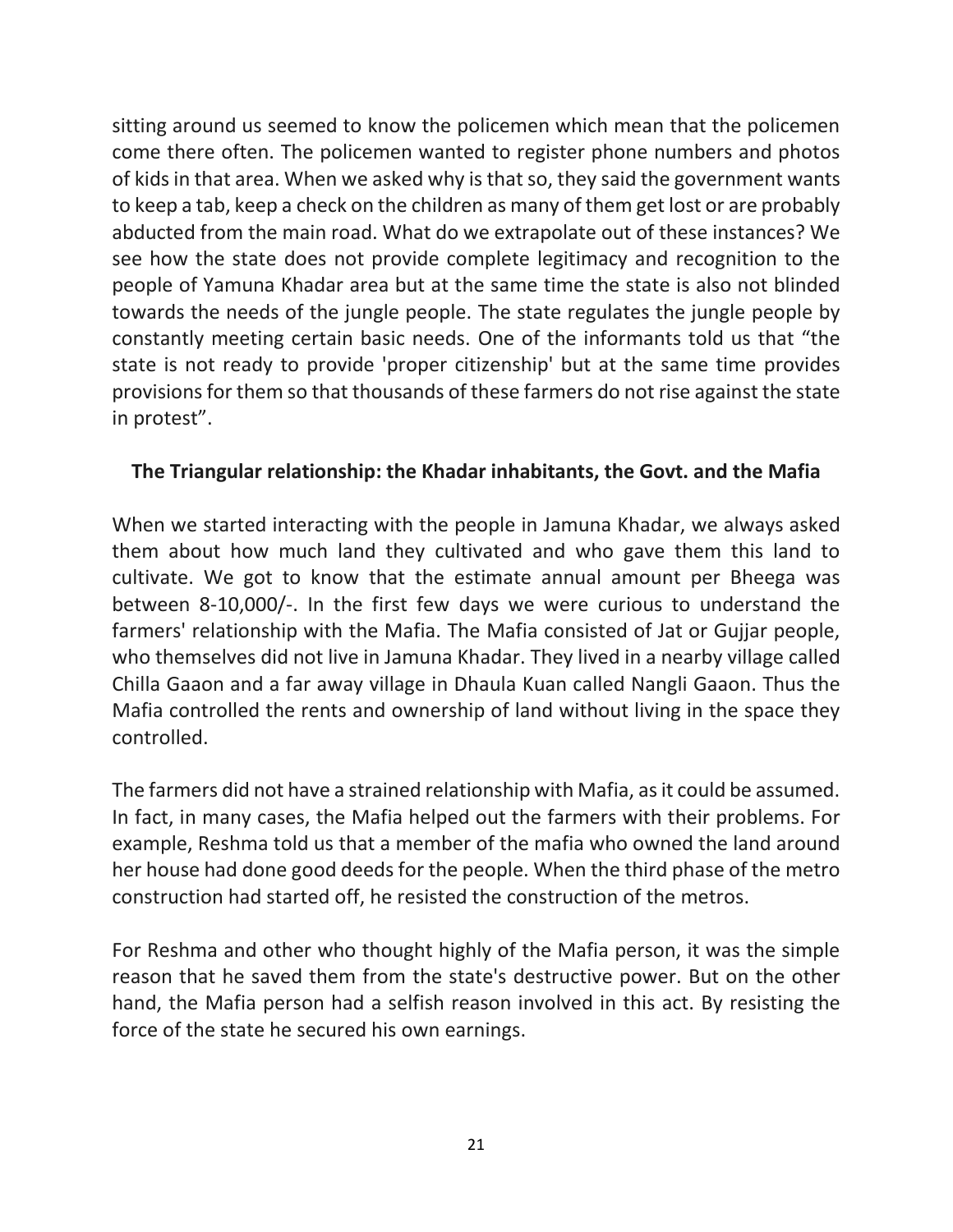In Geeta didi's case, there was no payment involved with her Mafia. Instead she simply cultivated fruit and vegetable crops for a couple called Anjali and Ajay who had constructed a farm house. She paid cash in kind. She had another set of link with another land-owner called Vaid ji. This man gave them land to cultivate on as well as land to live on. He even constructed their house and made bathroom and toilets. The relationship of Geeta with her livelihood-providers was not at all strained.

Many people complained of a strained relationship with their Mafia. Some people took not only money from the farmers annually, but they even took home their everyday farm-produce. Sometimes they paid less than the amount that was asked for. The farmer did not complain as he was in mercy of their magnanimity.

The farmers at Badaiyun focus group were highly insecure towards the last few days that we interacted with them. They had been hearing and reading news about the government's bulldozers crashing their homes and fields. Apparently the land which had been given out on lease had finally been paid for by the Mafia. The state was in direct contact with the Mafia, but not the farmers.

The Mafia received money from two sources- the state as well as the farmers. When and if the land is bulldozed over and hijacked by the state, the farmers would suffer a double loss. They would not only lose their homes and source of livelihood, but in addition to this, they would not even get any money back as compensation of destroying their homes.

As mentioned somewhere else, the relationship between the state and the farmers is strained on other accounts too. It is also highly ambiguous. Most of the years, the Yamuna river's water intake is increased and as a result the farm areas are flooded. This leaves the inhabitants of the Khadar region with no choice but to move to the roads and construct make shift huts till the time the water receded back from the fields. For the loss they suffer by losing out their fields for those two months of floods, the government does not make any compensation for their huts, their tube wells, their hand pump and many times their cattle that gets submerged in the water. But when they are on the streets, the government does provide them with basic meals to sustain.

The farmers feel like they don't exist for the government except on the occasion of elections. The last elections after which Aam Aadmi Party came to power, many farmers recalled the way Manish Sisodia came and spent hours talking to the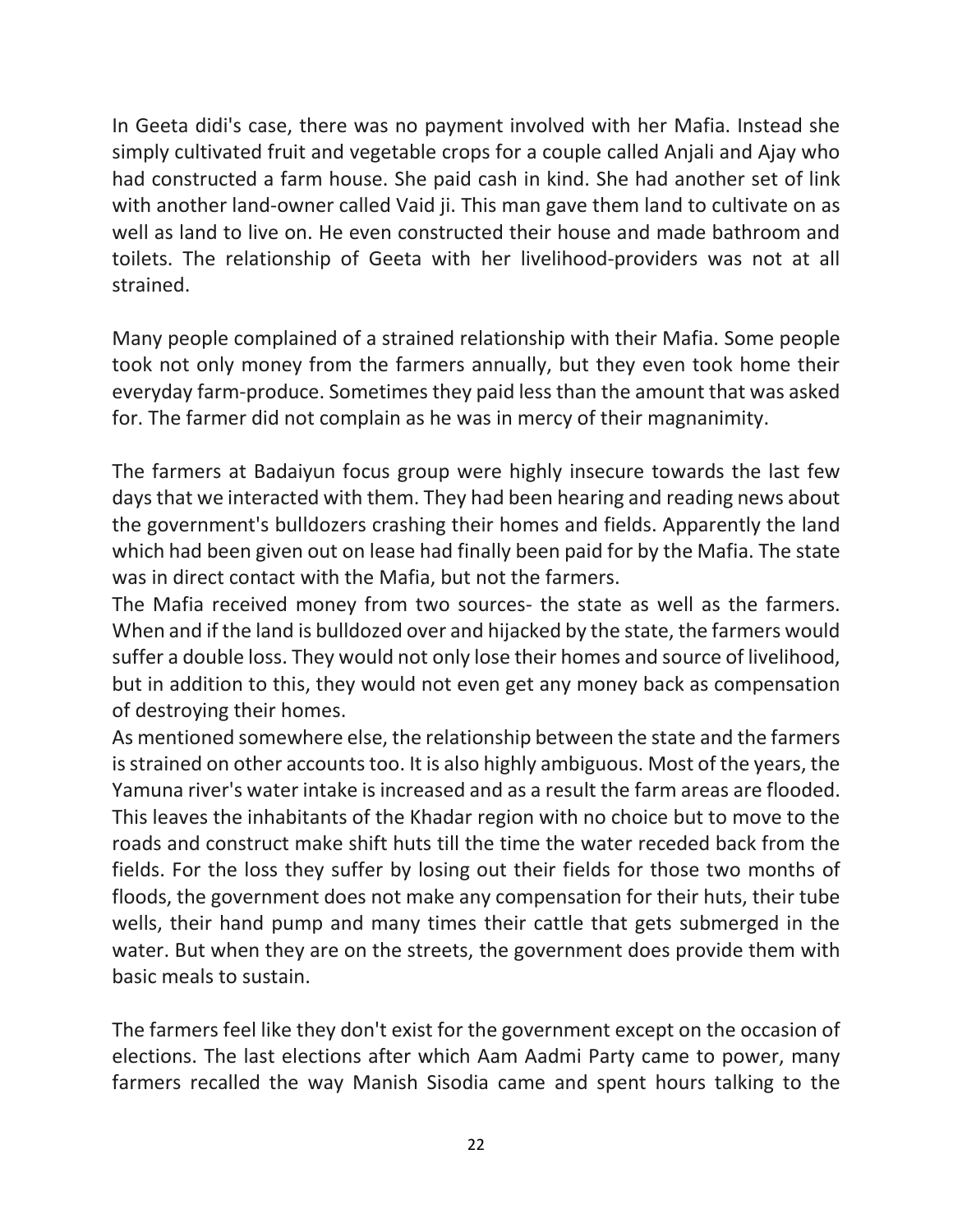farmers and discussing their problems. Sisodia even lay down on the roads when the farmers were protesting against the state a few years back. But now that he is in power, the farmers don't understand why he is not returning to them and attending to their needs.

Big projects such as Akshardham temple, Commonwealth Games Village and the third station of the Delhi metro has taken away acres of land from the farmers without any compensation in place of their loss. The government, they all know, indulges in preferential behaviour towards big private companies. This can also be seen over the recent claims made by the National Green Tribunal about the various ways in which the farmers on the Yamuna are polluting the river. The same National Green Tribunal, as a farmer called Omkar said, has no objection the tonnes of litres of industrial waste that is flowing down from the Indraprastha industries and from the sewage lines flowing from all over the city and channelizing its waste into the Yamuna.

Through the various developments and dialogues between the different players such as the state, private companies and the poor inhabitants in Yamuna Khadar, it is clear that there has been a history of preferential treatment against the farmers.

The Mafia being the silent actor, which neither produces in and inhabits the Khadar region nor legally owns the land, seems to get the most privileges in terms of money from the entire setup. The state intervenes whenever there's a profitable project that is proposed by any company. The state also intervenes in the day to day life of the farmers in the form of DDA bulldozers, policemen looking for children and creating a database if they go missing, the various programmes such as Aangan Waadi and Raen Basera for the betterment of the conditions of life of the people of the Khadar region.

The farmers in all this are just the receivers of the game play between the state and the Mafia, who are always trying to extract profit out of any deal.

#### **Education: evolving and emerging in changing spaces**

Education as an institution has emerged in a place where the motive of people to migrate and settle was to earn a decent livelihood. In the stories of most of the people we spent time with, their preference to come to Delhi was because of the prospering market. Over the past 20 years, however, Jamuna Khadar has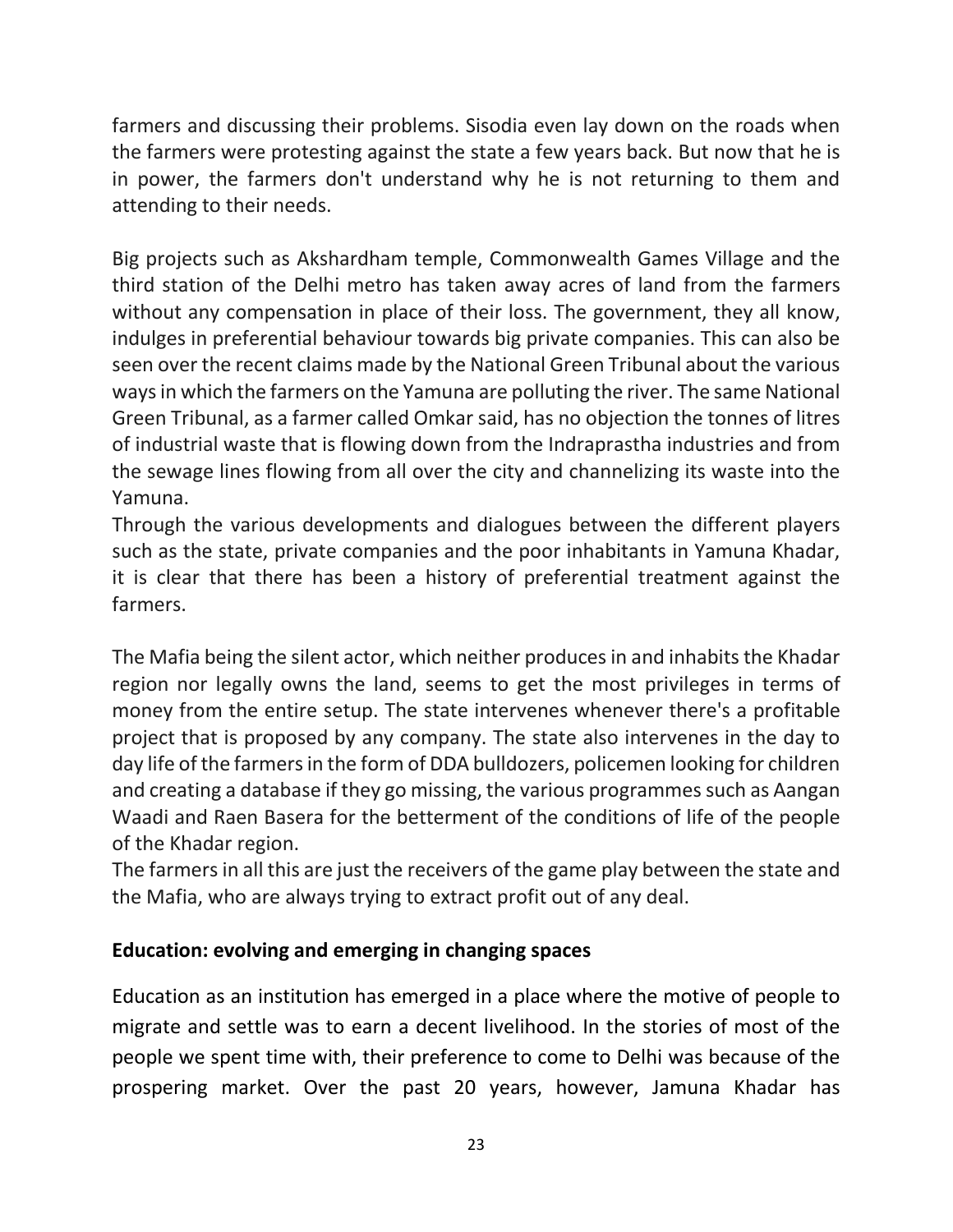undergone lots of changes. One of the ways through which this change is reflected is the emphasis people give to education.

Basanti, a mother of two, looks back to the days when she got married and wishes how she could have studied a little more back then. She however wants to educate her children and give them what she never received. In another instance, Rana, crunched by his condition to get treatment for his youngest daughter, Kranti always mentioned how he wants to get his son back into a private school like old days. Rana moved from Himachal Pradesh to Delhi, left his work and his children's education and settled for an average life in the Khadar, just in the hope of accumulating money for the treatment. Another scenario where we see an emerging awareness about education in the Khadar region is how a lady called Geeta, was trying her best by channelizing all her income into her three children's education. Apart from getting guide books and sample question papers from the bazaar, she even arranged for tuitions. Her daughter had already withdrawn from school, as she had failed in the ninth grade examinations. Geeta kept pursuing her even in front of us to continue her school education. Geeta felt that by educating oneself and opting for the right subjects, one could get out of the life burdened by hardships and insecurities. Geeta did not want her children to become farmers like her and her husband under such unfavourable conditions of life.

As researchers we constantly came across stories and instances where the people in the Khadar region were inclining towards education. There was an idea that their children could start choosing jobs and work other than farming. Education started being looked at as a tool to aspire for a life distant from agriculture-related uncertainties and constant threat of insecurity.

During our field research we came across a figure by the name 'Sardarji Lobana'. This man has been coming to Jamuna Khadar since 1993, and after getting to know the locality and its locals, he opened a school for children. He appointed teachers for this school. The first school sprawled under the shade of trees. Children came every morning and studied with 'masterji', a person who has been dedicating all his time for last 13 years into teaching the children of the Khadar. Sardarji Lobana, with the support of the parents of these children constructed a building in 1999 which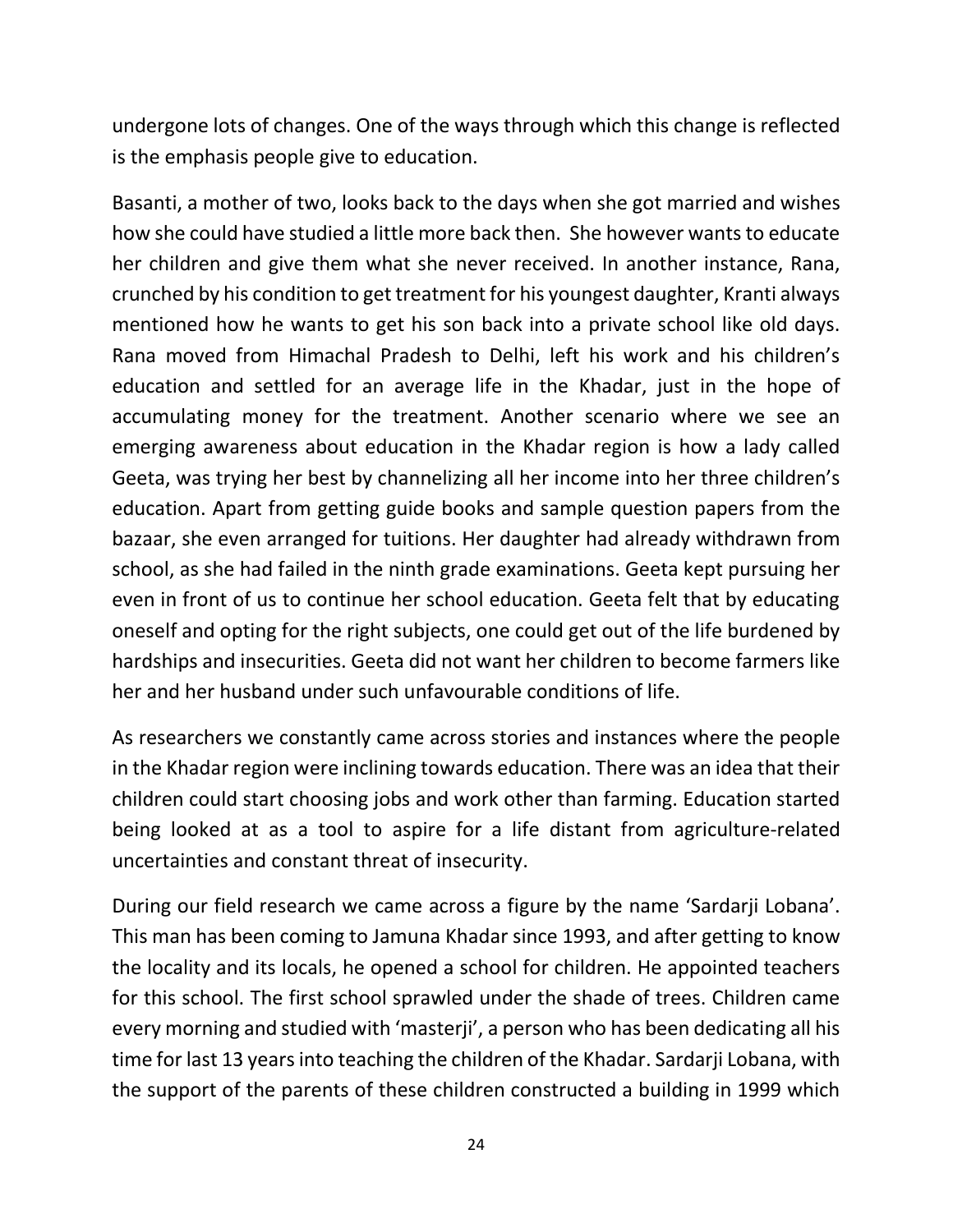was to be the new school. The school as an institution bringing about marked change in the present lives of the people significantly rose in its appeal to the parents of the Khadar region. To see a man such as Sardarji, dedicating all his resources just for the need of the people, changed the way many people looked at education.

It is known that agriculture as a full-time manual activity ropes in the entire household at some part of the work. The children of the Khadar region, till date, work on the fields with their parents, mostly out of compulsion. So, for many children it became a struggle to go against their parents and start attending school. They therefore spent less time contributing in the field work. Vimala was one such girl we met. She was not allowed to attend school. But when she was in  $6<sup>th</sup>$  grade, in the beginning she sneakily started going to school by telling her parents that she was just going to "wander around" and see what it is like. She started attending classes. With the constant guidance and support of Sardarji, she was able to study efficiently so much so that she topped her class for consecutive three years. Vimala against all odds managed to study, attend school and channelize her energy despite a demotivated environment at home towards her education.

When we walked a little more away from Vimala's home, we asked for another girl's address called Reshma. Reshma's family was the only Muslim family we interacted with in the entire Jamuna Khadar region of Mayur Vihar. Reshma's father migrated from UP to Delhi with a family of 9 members. He took up the occupation of rickshaw pulling. He wanted to provide Reshma and his three other daughters with education in the city. Despite the poor economic conditions of the family, Reshma managed to go to school. However, what was interesting in Reshma's case was that she started stitching clothes when she reached 7<sup>th</sup> grade to support her family and her education. Reshma has 3 elder brothers. Even though two of them earn a living, they don't contribute it for the household needs. Reshma's father spends his hard-earned money on alcohol. Her mother and sister Rijwaana work on other people's lands as daily wage labour. Through everything, Sardarji Lobana has supported Reshma, by encouraging and motivating her to study and work at the same time. Sardarji has become such an integral part of Reshma's family's life that he even named their youngest sibling, Arif.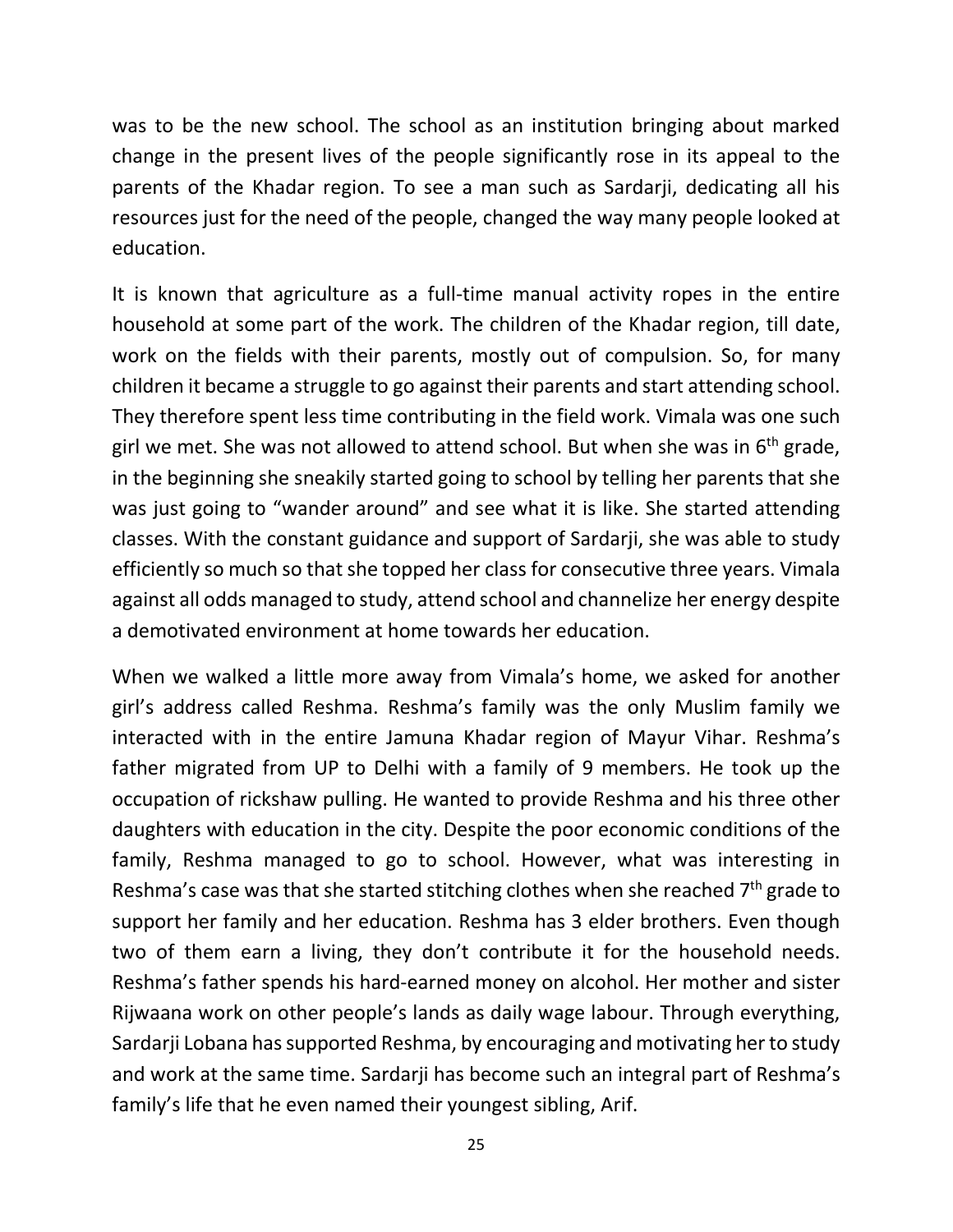Further ahead of the road, when one keeps walking, just before the road comes to an end and the river starts, there's a girl called Pooja who lives with her two brothers and parents in a brick-house. It is not a house like any other in Jamuna Khadar. It was the first 'pakka makaan' that we saw. Pooja's father migrated from Bihar primarily to educate his daughter. Unlike Reshma's house, Pooja was well to do. Her father's dream was that Pooja should become an IPS officer one day. Pooja, just like Reshma and Vimala studied for the formative years in Sardarji Lobana's school. Sardarji Lobana has been taking care of these three girls along with many others for years. Pooja has finished  $12<sup>th</sup>$  grade and is now applying to colleges in the University of Delhi. Alongside her studies, she takes tuition for many children in the Khadar region. So she is quite a known person to all the kids we saw on the main road from where we walked. Pooja takes tuitions for 500/- per month.

Another famous tuition centre in the Jamuna Khadar area is located in the campus of Anjali-Ajay farms. This tuition centre was started by a graduate in Political Science from DU called Naresh. His centre is called Manthan and the poster reads "We provide knowledge. Not just information". He teaches Physics, Chemistry, Maths, Biology, Accounts, English, Business Studies, Political Science, History and Sociology for grades  $11<sup>th</sup>$  and  $12<sup>th</sup>$ . He also took special classes for all B.A. honours.

The story behind how Naresh got a place to set up his tuition centre was very controversial according to one of our informants. On the pretense of staying in the Khadar region for free for about a year, Naresh slowly hijacked some land and started his centre. He generated a big base of students who believed in his education. However he charged a lot of money for the tuitions. Our informant also said that, just to make profit, he charged money from people to get their voter ID and Aadhar cards made. Naresh's tuition centre is small scale as compared to the school set up by Sardarji Lobana. Naresh charges money for higher education whereas Lobana's school teaches children from primary school the basics in Maths and English. Lobana's school doesn't charge any money from the children.

In 2011 Sardarji's school was broken down by bulldozers along with other jhuggis and farms in the same area. When the bulldozing was on, many people resisted and asked the DDA officials to not break the school. Despite all the protest to save the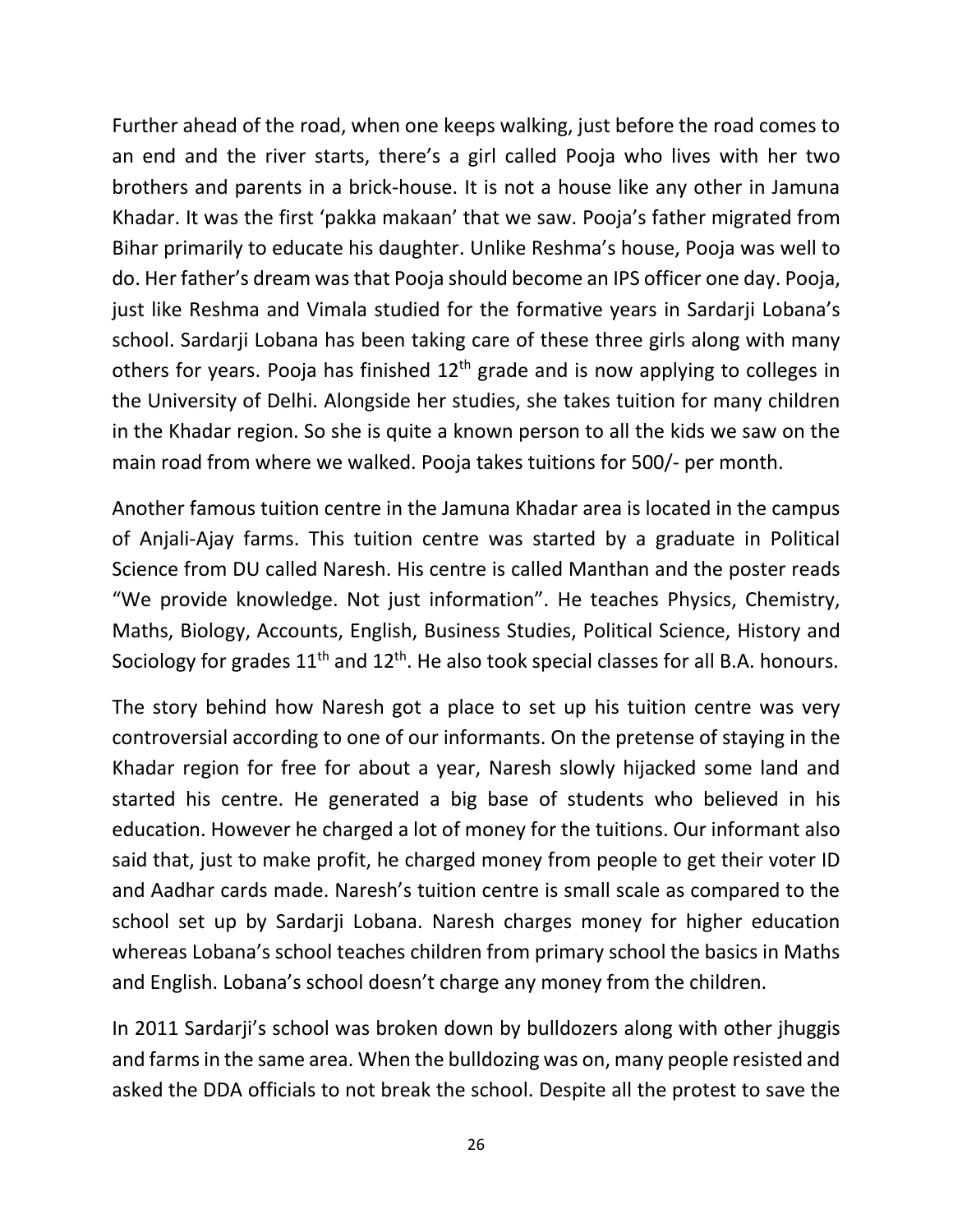school, the DDA officials went ahead. After a PIL was filed about the destruction of the school, the government realized that they should not have broken down the school space as hundreds of children used to come here every day. In place of the school, a 'raen basera' (night shelter) was opened. It was for giving shelter to homeless people at night. However, the government did not create a separate space for the school, but gave permission to Sardarji Lobana's school to run here at day time. So as a multi-functional area, the 'raen basera' was a night shelter at night and a school at day time. Since May 1, 2015, an 'aanganwaadi' has been set up right outside the 'raen basera'. It is a governmental scheme to provide food to pregnant and lactating mothers as well as really tiny children. The food is nutritious. It includes chana, chaawal and daliya.

A few years back, a project called REAP or Renewable Energy Accountability Project was also introduced in the same area. REAP is a grassroots advocacy organization dedicated towards ensuring energy independence and reducing global warming.

This shows how the space where a school was started by the money of Sardarji Lobana, changed over the last 15 years. More and more institutions of the government penetrated in the same space. In this place of the Jamuna Khadar, one can see a concentration of governmental schemes. It is not spread out in the other regions of the Khadar. Maybe this is the case, as there is direct main road connectivity from this point. This space became highly politicized because of the school's demolition, 2011 onwards. By this time the importance of going to school and children being taught by 'masterji' had become such a mundane part of the Jamuna Khadar people's lives, that the demolition created a massive uproar. Thus, we see that government had to do a lot with demolition and the erection of school in Khadar area. Government was involved in production and destruction of educational setup. This again reemphasizes the obfuscating relationship with the government and the Khadar inhabitant.

We see that the state eventually penetrated into the inhabitants' lives directly after its mechanisms bulldozed over a school. This event opened up many other gates of governmental schemes in the Jamuna Khadar area such as Aanganwadi, Raen Basera, Project REAP etcetera. A main road has also been constructed on this side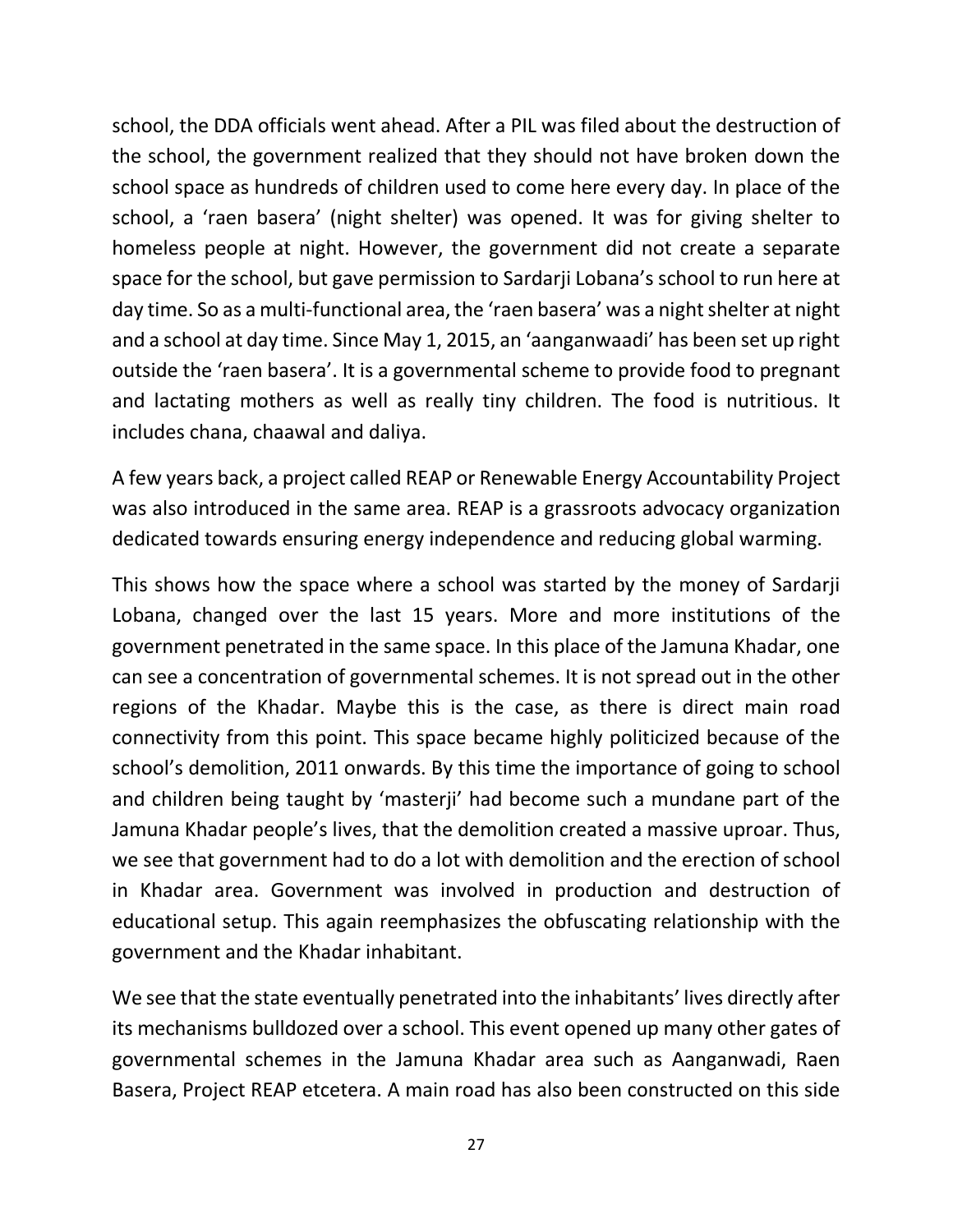of the road, but one also sees metro-construction and Barapullah construction like skyscrapers towering and crowding the sky above the road. So, the road did not seem like a construction for the convenience of the Khadar inhabitants' lives but the facilitation of projects the state had initiated. Now the road is used by children to go to school, it becomes easier for them to walk till school each morning and afternoon. Even officers of Aanganwadi scheme, find the construction of the road convenient.

Educational structures in and outside the Khadar region is opening up many new opportunities for the Jamuna Khadar inhabitants. The government schools in Mayur Vihar providefor baic school education under the CBSE curriculum, but children also travel for tuitions outside into the city. Many tutors and stitchinginstructors (silaai Kendra) come into the Khadar region to teach girls how to stitch.

#### **CONCLUSION:**

After spending three weeks in Yamuna Khadar we conclude that a landscape occupied by diverse people from diverse region could not be categorized uniformly under one homogeneous category. Our main idea was to apprehend the everyday life that the farmers constructed in presence of the other actors like mafia and government and also understand everyday life in how they fashion the most prosaic activities in a deep meaningful way. We tried to see the way the inhabitants created the space by reflecting upon structures back in the villages. However, interaction with city and city space created a mix atmosphere. The place we studied, we saw how the state seeped into the spatial dimensions of the Khadar region. There was a medley created between the farmers, the state and the mafia. One can see how in the various microcosms, a macro structure of the state is reflected, through interactions of different players.

#### **LIMITATIONS:**

The first limitation was management of time. The Jamuna Khadar region is the name given to the fertile river bed alongside the 22km long Yamuna River in Delhi. We focused on a very small part of the Khadar region. And we gathered our data from a sample size of 20-40 people, out of the 3000-4000 inhabitants. It was a